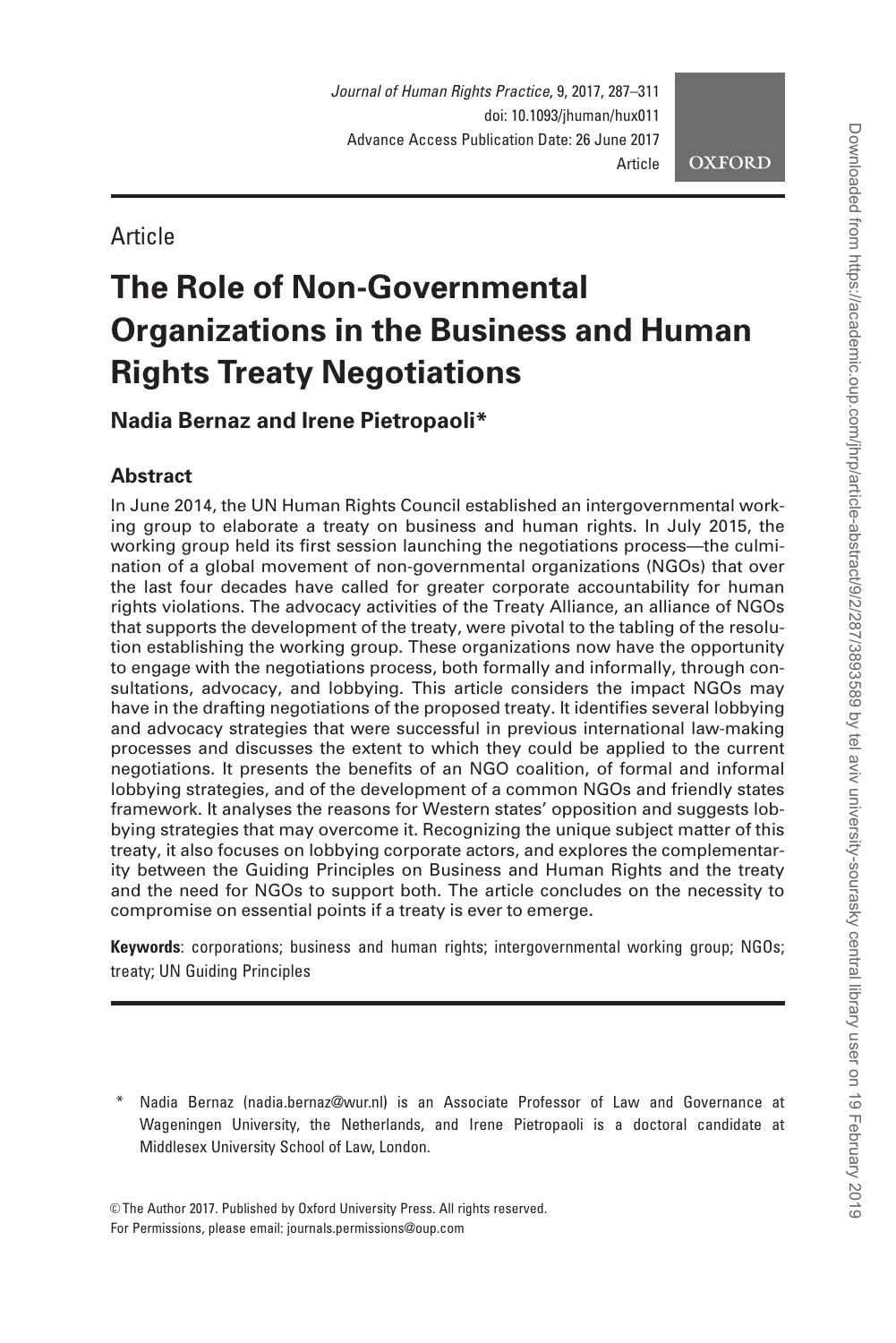#### Introduction

In June 2014 the UN Human Rights Council adopted Resolution 26/9, which established an open-ended intergovernmental working group (OIWG) mandated to 'elaborate an international legally binding instrument to regulate, in international human rights law, the activities of transnational corporations and other business enterprises' [\(UN Human Rights](#page-23-0) Council  $2014a$ ).<sup>1</sup> In July 2015 the OIWG held its first session at the UN in Geneva, launching the negotiations towards a treaty on business and human rights [\(UN Human Rights](#page-23-0) [Council 2016](#page-23-0)). The second session of the OIWG took place in October 2016.<sup>2</sup>

The negotiation on the treaty is the culmination of a global movement of nongovernmental organizations (NGOs) that over the last four decades have called for greater corporate accountability for human rights violations.<sup>3</sup> Soft law instruments such as the UN Guiding Principles on Business and Human Rights (the Guiding Principles) [\(UN Office of](#page-23-0) [the High Commissioner for Human Rights 2011](#page-23-0)) are seen as only a partial answer. For many NGOs the only way to address persistent gaps in human rights protection, corporate accountability and effective remedies for victims is a legally binding instrument.

The advocacy activities of the Treaty Alliance, $4$  an alliance of NGOs around the world that supports the development of a business and human rights treaty, were pivotal to the tabling of Resolution 26/9 and the establishment of the OIWG. Many individual NGOs also welcomed the adoption of Resolution  $26/9$ .<sup>5</sup> These organizations now have the opportunity to engage with the negotiations process, both formally and informally, through consultations, advocacy, and lobbying.

States have chosen an open-ended intergovernmental group to conduct the negotiations, which allows direct participation of NGOs.<sup>6</sup> Many NGOs have submitted written and oral contributions on possible principles, scope and elements of the treaty during the first two sessions of the OIWG. Those first sessions reflected the lack of clarity on certain core aspects of a future treaty, the absence of consensus among states, and NGOs' determination

- 1 At the same session the Human Rights Council adopted also Resolution 26/22, proposed by Norway, which asked for the mandate of the UN Working Group on the issue of human rights and transnational corporations and other business enterprises (an independent body created in 2011 by the UN Human Rights Council) to be extended by three years [\(UN Human Rights Council 2014b\).](#page-23-0)
- 2 The OIWG aims to present a draft of the treaty by its third session in 2017.
- 3 In this article the phrases 'corporate human rights abuses' and 'corporate human rights violations' are used interchangeably and are intended to mean the same thing: business negative impacts on human rights. In international law literature and practice the term 'human rights violations' is often restricted to the actions of states, while the actions of businesses are usually described as 'human rights abuses' or as 'having an adverse human rights impact'. This practice is based on the argument that international law does not impose direct human rights obligations on corporations and thus they cannot legally commit violations against human rights.
- 4 See Treaty Alliance, Global Movement for a Binding Treaty ([http://www.treatymovement.com\)](http://www.treatymovement.com).
- 5 For a compilation of NGOs' views on the proposed treaty see Business & Human Rights Resource Centre ([https://business-humanrights.org/en/binding-treaty/statements-initiatives-commentaries\)](https://business-humanrights.org/en/binding-treaty/statements-initiatives-commentaries).
- 6 The term 'open-ended' means that the working group is open to all UN member states, states with observer status, NGOs with consultative status with the UN Economic and Social Council (ECOSOC), as well as other actors such as national human rights institutions. These actors may participate in the working group sessions and submit oral and written statements.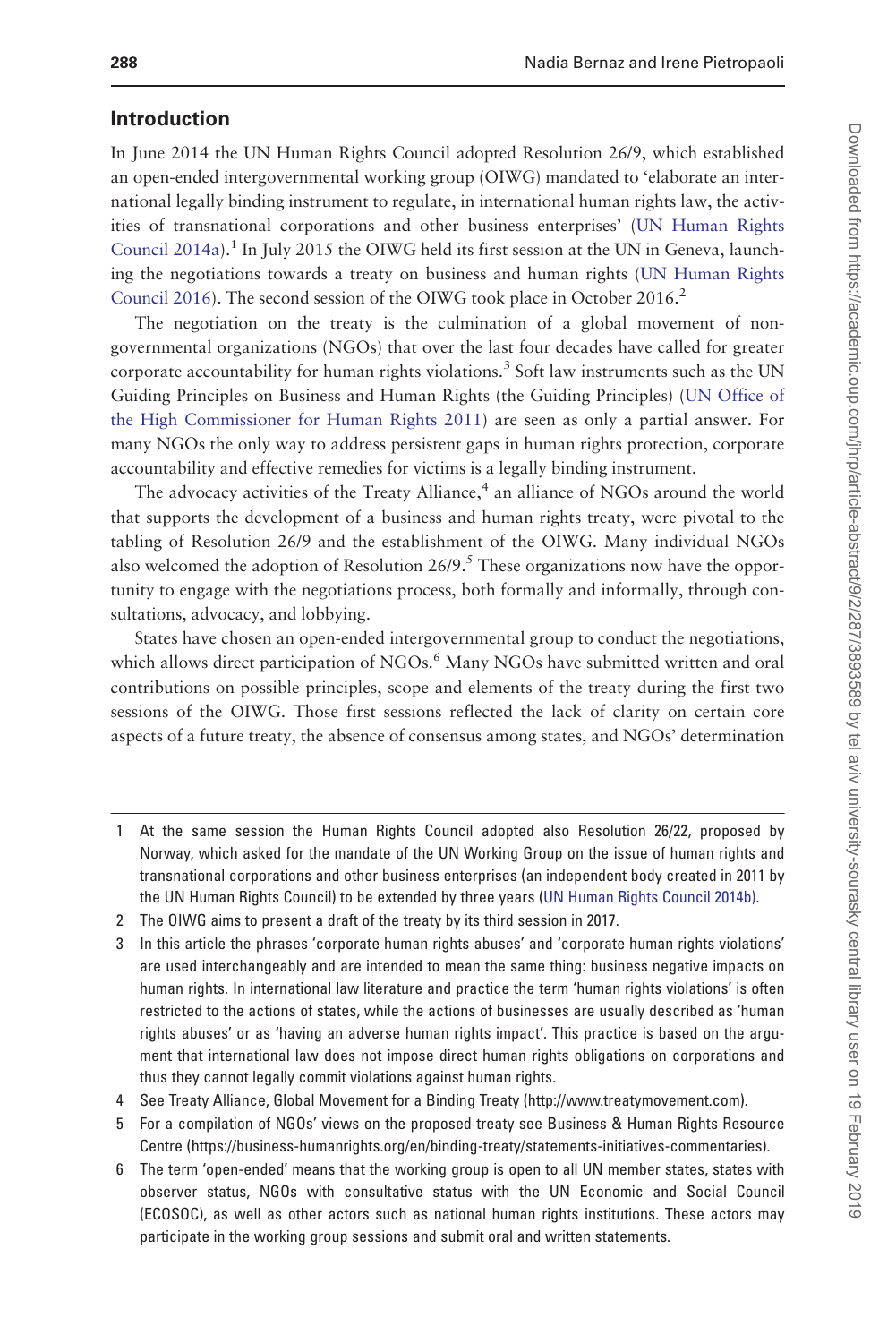to move the treaty negotiation forward. For the first time, options for a treaty on business and human rights are being discussed at the UN [\(Lopez and Shea 2016\)](#page-20-0).

NGOs can influence the UN system of international law making in two ways: 'agenda setting' and 'norms setting' (Willets 1996). The first, agenda setting, is the determination of whether a given issue will be subject to law making. Once an issue becomes an agenda item, negotiations start in order to formulate policy approaches on such topic. NGOs have already put the treaty on business and human rights on the negotiating table. With the OIWG mandate to elaborate a treaty, NGO strategies are now focused on norms setting.

Against this background, this article considers the impact NGOs may have in the drafting negotiations of the proposed treaty. It identifies several lobbying and advocacy strategies that were successful in previous international law-making processes and discusses the extent to which they could be applied to the current negotiations. Section 1 presents the benefits of an NGO coalition, and Section 2, formal and informal lobbying strategies. Section 3 looks into the development of a common NGOs and friendly states framework. Section 4 analyses the reasons for Western states' opposition and suggests lobbying strategies that may overcome it, while Section 5, recognizing the unique subject matter of this treaty, focuses on lobbying companies and business associations. Finally, Section 6 explores the complementarity between the Guiding Principles and the proposed treaty and the need for NGOs to support both, and Section 7 concludes on the necessity to compromise on essential points if a treaty is ever to emerge out of the current negotiations.

# 1. The benefits of an NGO coalition

In 2013, a number of leading NGOs formed the Treaty Alliance in support of the development of a treaty to address corporate human rights abuses.<sup>7</sup> By 2014, the Treaty Alliance had grown to over 600 organizations. They represent a broad spectrum ranging from international human rights organizations to worker associations, environmental and development organizations, and also include local groups that represent victims of corporate human rights abuses. At the beginning of 2014, in a joint statement, 620 groups and organizations from different countries launched a call urging the UN Human Rights Council to work towards a treaty on business and human rights and to establish an intergovernmental working group to formulate a draft proposal (see [Treaty Alliance 2013\)](#page-21-0).

Parallels can be made with the NGO coalitions that developed during the negotiations of the Rome Statute establishing the International Criminal Court (ICC), and the Convention on the Rights of the Child (CRC). The Preparatory Committee on the Establishment of an International Criminal Court (PrepCom) met through 1998 to review the International Law Commission (ILC)'s final draft of the ICC statute ([UN General](#page-22-0) [Assembly 1995\)](#page-22-0). Most NGOs at the PrepCom organized their activities through the NGO Coalition for an International Criminal Court (CICC). The CICC was founded in 1995 by a small group of NGOs that coordinated their work to ensure the establishment of an international criminal court. It grew rapidly from 25 to 800 NGOs from all regions of the

<sup>7</sup> Core groups include: Coopération Internationale pour le Développement et la Solidarité (CIDSE), the International Network for Economic, Social and Cultural Rights (ESCR-Net), Food First Information and Action Network (FIAN), the International Federation for Human Rights (FIDH), Friends of the Earth International, International Commission of Jurists, Legal Resources Center, and the Transnational Institute.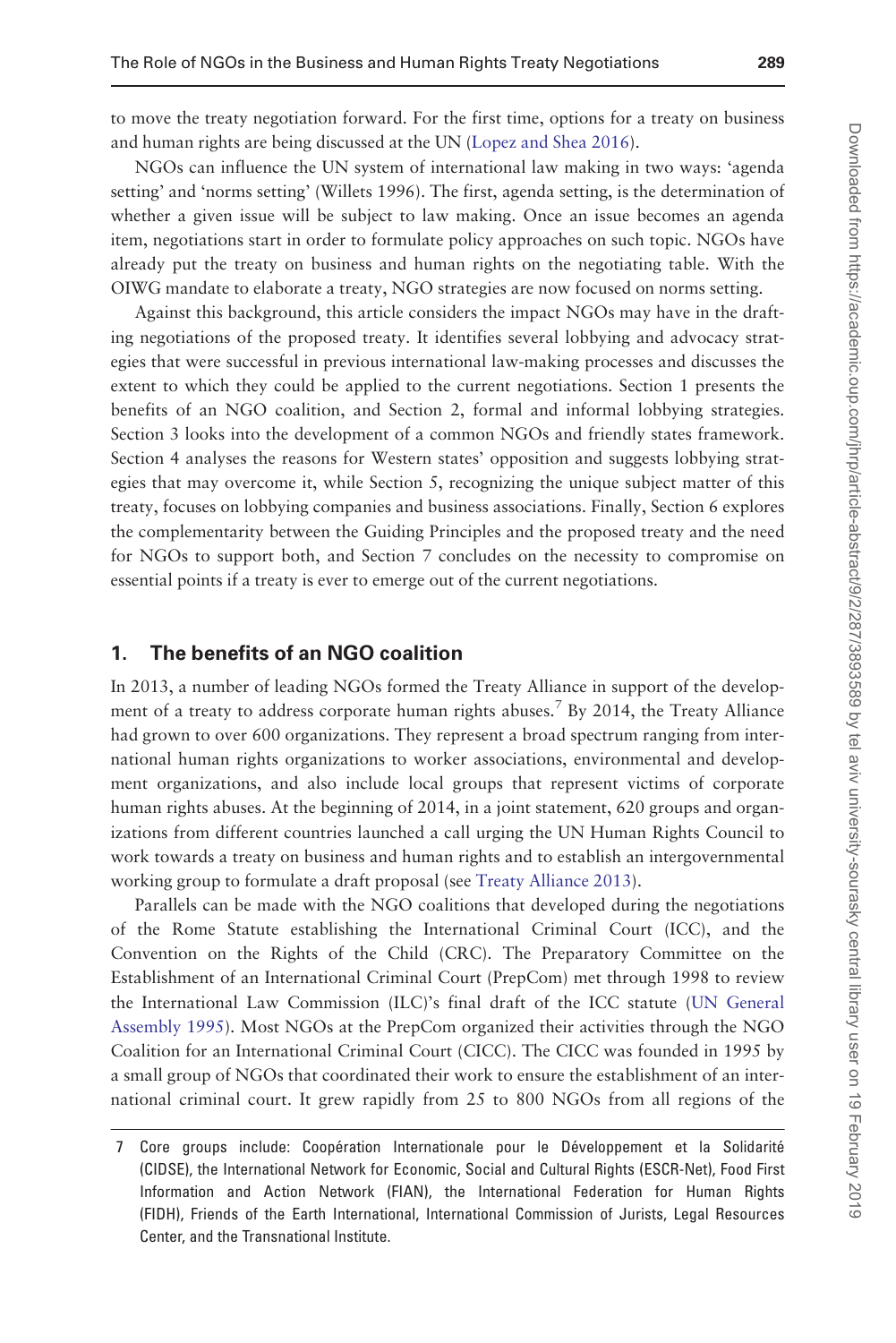world.<sup>8</sup> During the Rome Conference, 13 teams monitored various aspects of the statute, the final act and the preamble. The Coalition's coordination and facilitation role was essential to the development of the Rome Statute, as recognized by the Assembly of States Parties [\(ICC Assembly of States Parties 2003](#page-20-0)).

During the first session of the negotiations for the Convention on the Rights of the Child (CRC), a common approach had not yet been formed among NGOs, which were by no means a homogenous group (Türkelli and Vandenhole 2012: 38). NGO action became more effective and coordinated from 1983 when NGOs aligned their positions within the NGO Ad Hoc Group. The NGO coalition had a direct impact on substantive articles and procedural aspects of the CRC that is 'without parallel in the history of drafting international instruments' ([Cantwell 1992:](#page-19-0) 24). At first, government delegations were suspicious of NGO participation in the CRC working group. When the Commission on Human Rights adopted the Convention, this attitude had changed and nearly every government statement in support of the CRC made complimentary references to the important role of NGOs in the drafting process [\(UN Commission on Human Rights 1989\)](#page-22-0). This change in attitude has been attributed to the formation of an NGO alliance and to the constructive way in which the Ad Hoc Group operated ([Cohen 1990](#page-19-0): 145).

The establishment of an NGO coalition on the business and human rights treaty, the Treaty Alliance, has already proved crucial for the establishment of the OIWG. Now the Treaty Alliance's member organizations are actively participating in the OIWG sessions influencing the norms-setting process. Working in a coalition enables them to exert greater influence on norms setting than through individual efforts alone. Thomson suggests, based on his experience with the Human Rights Committee, that NGO impact critically depends on the joint lobby by international and national NGOs, and on the level of expertise of the NGO representatives ([Thomson 2000](#page-21-0): 220–1). A common characteristic of the Treaty Alliance and previous successful NGO coalitions is that they have a great deal of expertise and knowledge about the subject matter. The Treaty Alliance includes a number of NGOs that are working independently in different regions on business and human rights issues. Core groups of the alliance, such as the International Commission of Jurists, the International Network for Economic, Social and Cultural Rights (ESCR-Net), and the International Federation for Human Rights (FIDH), have years of experience in this area and also expertise in leading other NGO coalitions during treaty-making processes.<sup>9</sup> The Treaty Alliance will probably continue coordinating the NGO campaign and related activities in Geneva, while national NGOs lobby governments in their own countries.

# 2. Formal and informal lobbying strategies

Attendance by NGOs at UN open-ended working groups is determined by whether they have consultative status with the UN Economic and Social Council (ECOSOC). Formal involvement can take place through written or oral statements, jointly or individually. This

<sup>8</sup> Since then, the Coalition's membership has increased to more than 2,500 organizations as its original goal of establishing the ICC grew to include the larger goal of guaranteeing the court's fair, effective and independent functioning. See CICC ([http://www.coalitionfortheicc.org\)](http://www.coalitionfortheicc.org).

<sup>9</sup> For example ESCR-Net also led the NGO Coalition established to coordinate NGO activities and positions during the negotiations of an Optional Protocol to the International Covenant on Economic, Social and Cultural Rights) (OP-CESCR).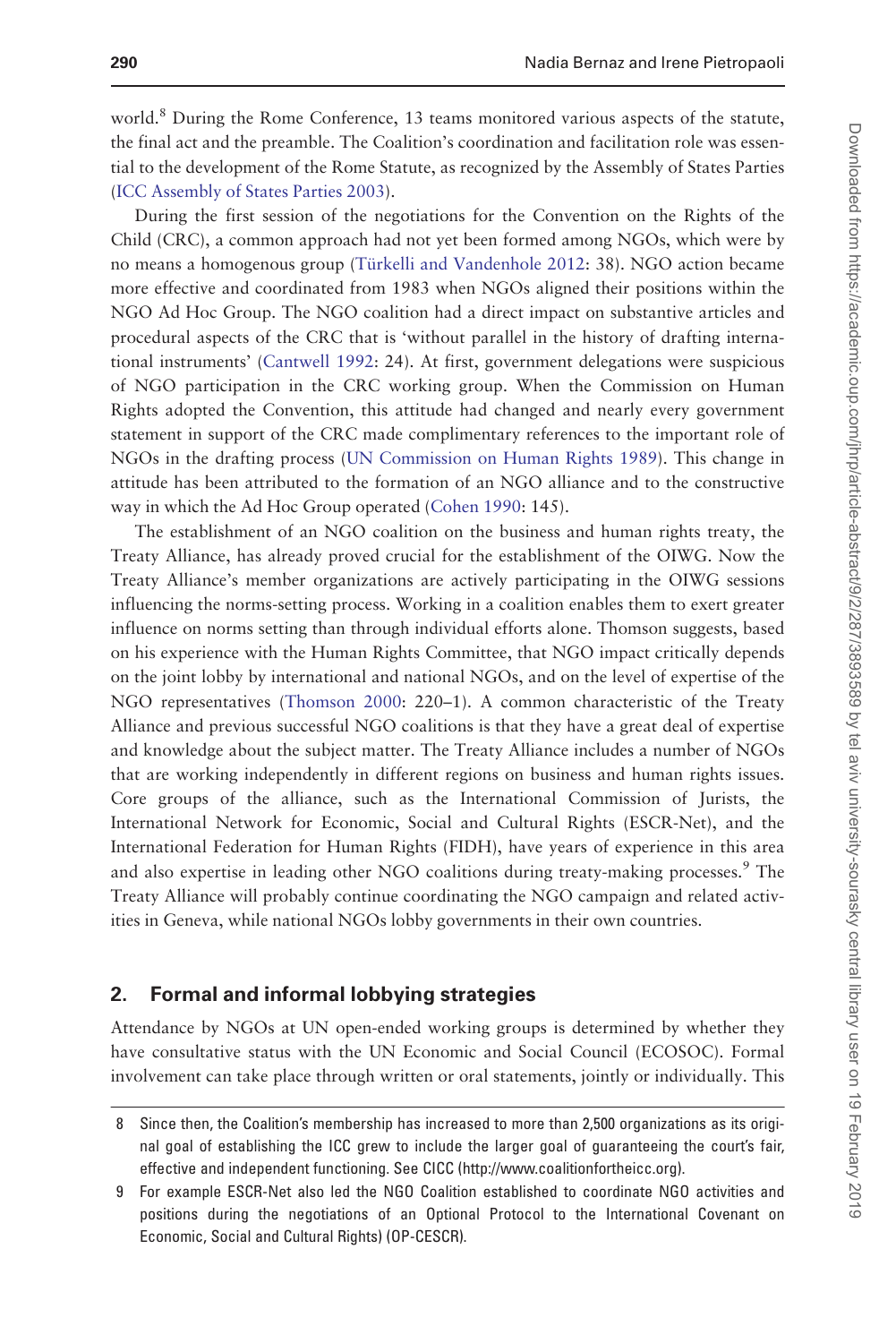formal involvement has gradually evolved to include informal ways of interacting with governmental delegates. Indeed, Peter Willetts considers that it is not so much the formal rules that determine the influence of NGOs, but rather 'the status, the expertise, the communication skills, and the trust established in personal relationships between NGO representatives and government delegates' [\(Willetts 2011:](#page-23-0) 62). Referring in particular to the case of international humanitarian law-making processes, Louise Doswald-Beck also considers bilateral contacts and government expert meetings invaluable for the creation of interest among states on an issue [\(Doswald-Beck 1998](#page-19-0): 42). Claire Mahon echoes the importance of informal ways of interaction, such as meetings and consultations, conducted in parallel with the intergovernmental processes of drafting the Optional Protocol to the International Covenant on Economic, Social and Cultural Rights (OP–CESCR):<sup>10</sup>

These events ... helped progress in the Working Group sessions, providing fora in which decision makers could debate issues and discuss concerns in depth, thus contributing to the overall speed of the negotiation process in the formal sessions. (Mahon 2088: 627–8)

The CRC Ad Hoc Group also employed both formal lobbying and informal networking techniques to influence the drafting phase of the Convention. While NGOs of the Ad Hoc Group distributed reports and delivered oral interventions during the formal negotiations, they also forged more casual links with national delegations (Türkelli and Vandenhole [2012](#page-21-0): 39). This move was 'pivotal in forging stronger contacts with state and NGOs representatives and afforded NGOs the opportunity to present their positions in a less antagonistic and more constructive fashion' (ibid: 62), thus allowing for an alignment of frames between NGOs and some states.

The CRC was negotiated during the last years of the cold war and NGOs provided a more neutral and balanced grounding to the negotiations when the rivalling East and West texts resulted in negotiations being deadlocked ([Cohen 1990:](#page-19-0) 192; Türkelli and [Vandenhole 2012](#page-21-0): 40). During the drafting of the Convention, the Ad Hoc Group refrained from being politicized in order to conserve the NGOs' special mediator status ([Cohen](#page-19-0) [1990](#page-19-0): 193). As such, NGOs were able to profoundly influence both the drafting process of the Convention and its substantial outcome.

During the drafting of the ICC Statute, 238 NGOs officially participated in the ad hoc committee's sessions and played a significant role in discussing the issues and proposing options to government delegations.<sup>11</sup> Several leading organizations, such as Amnesty International and Human Rights Watch, actively lobbied for the tribunal and provided legal and technical expertise ([Bassiouni 1999:](#page-18-0) 455). NGOs contributed so greatly to the PrepCom meetings that they were given unprecedented access to meetings in Rome (ibid.). While the bigger groups of the CICC circulated and promoted new research and expert documents, smaller groups were more effective at networking, disseminating information, and building coalitions. Through this process, the Coalition developed an increasingly

<sup>10</sup> The open-ended working group to elaborate the OP-CESCR was established in 2003 with an initial mandate 'to consider options regarding the elaboration of an optional protocol' [\(UN Commission](#page-22-0) [on Human Rights 2003\).](#page-22-0)

<sup>11</sup> These organizations included the American Bar Association, Amnesty International, the Association International de Droit Pénal, Human Rights Watch, the International Commission of Jurists, the International Human Rights Law Institute, the International Institute for the Higher Studies in Criminal Sciences, and the Lawyers Committee for Human Rights.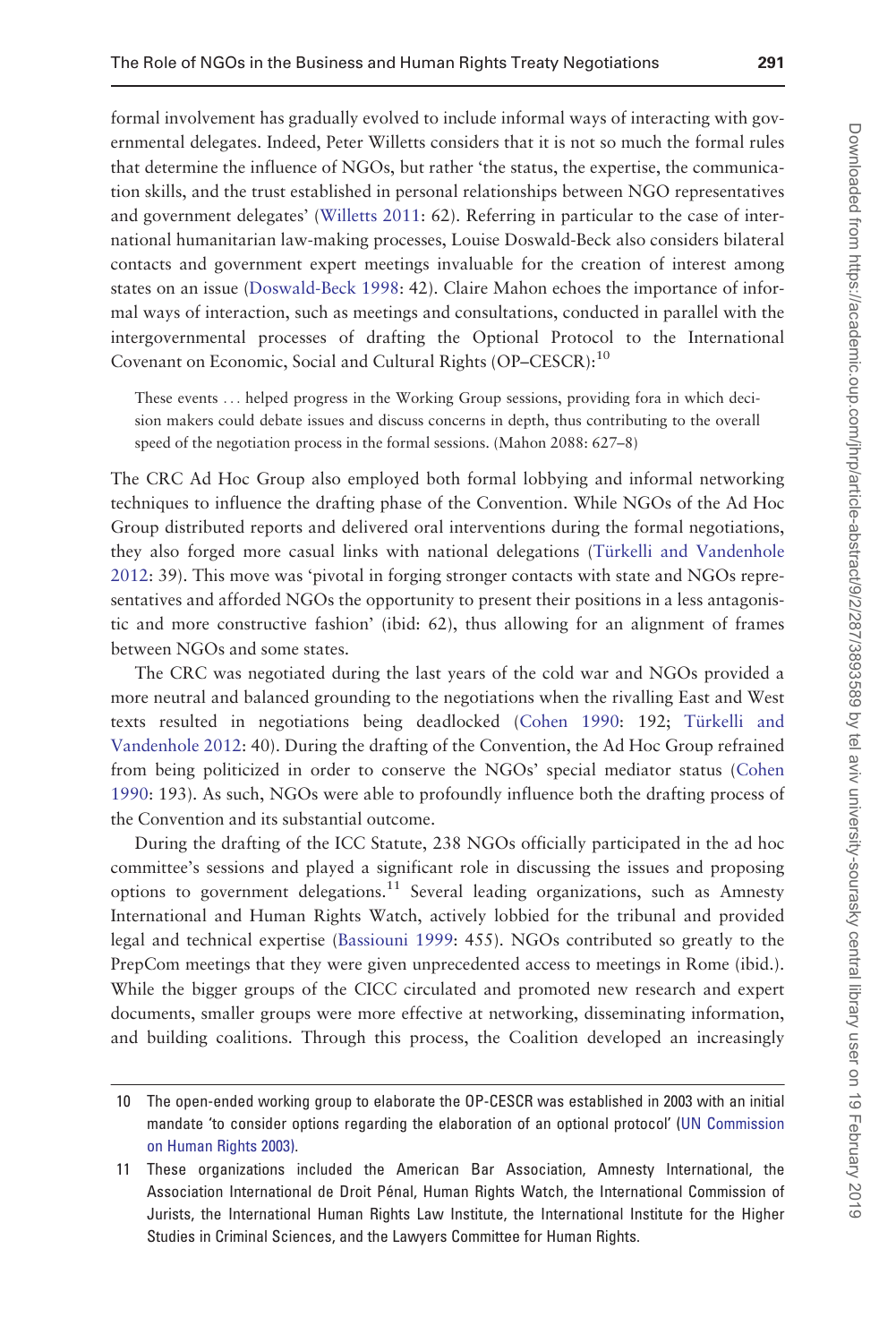powerful role in the development of the draft statute. NGOs actively participated in the negotiations, especially through consultative roles with a growing number of governments.

Regional and national initiatives by the main international human rights organizations to develop position papers made an essential contribution to the development of the draft treaty text [\(Benedetti and Washburn 1999](#page-18-0): 21–2). Participants developed draft definitions of the core crimes, reviewed the key issues pertaining to the international criminal court, and conducted technical discussions on general principles of criminal law. In a similar way, after Resolution 26/9 was adopted, the Treaty Alliance organized regional consultations in Asia and Latin America to gather NGOs' views on what the business and human rights treaty should include. During those consultations, a number of issues have arisen, for example in relation to extraterritorial obligations, parent company liability, and participatory rights.

While formal involvement in the OIWG sessions is important, the Treaty Alliance and individual NGOs will exercise their influence mainly outside the formal arena in side events, such as informal meetings, receptions, and workshops, during and in between sessions. Meetings and consultations provide opportunities for governments and NGOs to discuss and debate key issues of the treaty drafting. At the same time, national NGOs have to approach and lobby key government representatives in their countries. These are important to develop common approaches between NGOs and states supporting the treaty, which in turn may prove critical for the adoption of a treaty.

## 3. Development of a common NGO and 'friendly' states framework

The CRC marked the first time that NGOs extensively participated in an international treaty-drafting process. NGOs gained a special position in the drafting of the CRC due to their early ownership of the internationalization of the children's rights movement<sup>12</sup> (Türkelli and Vandenhole 2012: 62). In 1978, Poland submitted a draft Convention on children's rights (E/CN.4/L.1366) to the 34th session of the UN Commission on Human Rights and expressed hopes for its adoption by 1979, the 20th anniversary of the Declaration of the Rights of the Child and the International Year of the Child. The discussions on the draft CRC then ensued in an open-ended working group throughout the 1980s.<sup>13</sup> Several NGOs submitted statements to the Commission, welcoming the draft, but urging the postponement of its negotiation until results from NGO research on children's rights and on the implementation of the 1959 Declaration were available ([International](#page-20-0) [Council of Women et al. 1978\)](#page-20-0). This marked the beginnings of a framework alignment between some states and several NGOs (Türkelli and Vandenhole 2012: 37). The Canadian and British delegations, for instance, supported NGO calls for a more gradual approach (see [UN Commission on Human Rights 1978](#page-22-0)).

During the negotiations of the CRC Optional Protocol on a Communication Procedure (OP3 CRC) [\(UN General Assembly 2011](#page-23-0)), the NGO working group built a group of 'friendly states' that supported the presentation of a resolution to establish a working group and shared a common position on core issues of the optional protocol (Türkelli and

<sup>12</sup> In 1924, Save the Children International Union (SCIU) drafted the first declaration of the rights of the child, which inspired the 1959 UN Declaration of the Rights of the Child ([UN General Assembly](#page-22-0) [1959\)](#page-22-0).

<sup>13</sup> The working group was established by ECOSOC on 2 May 1980 by decision 1980/138.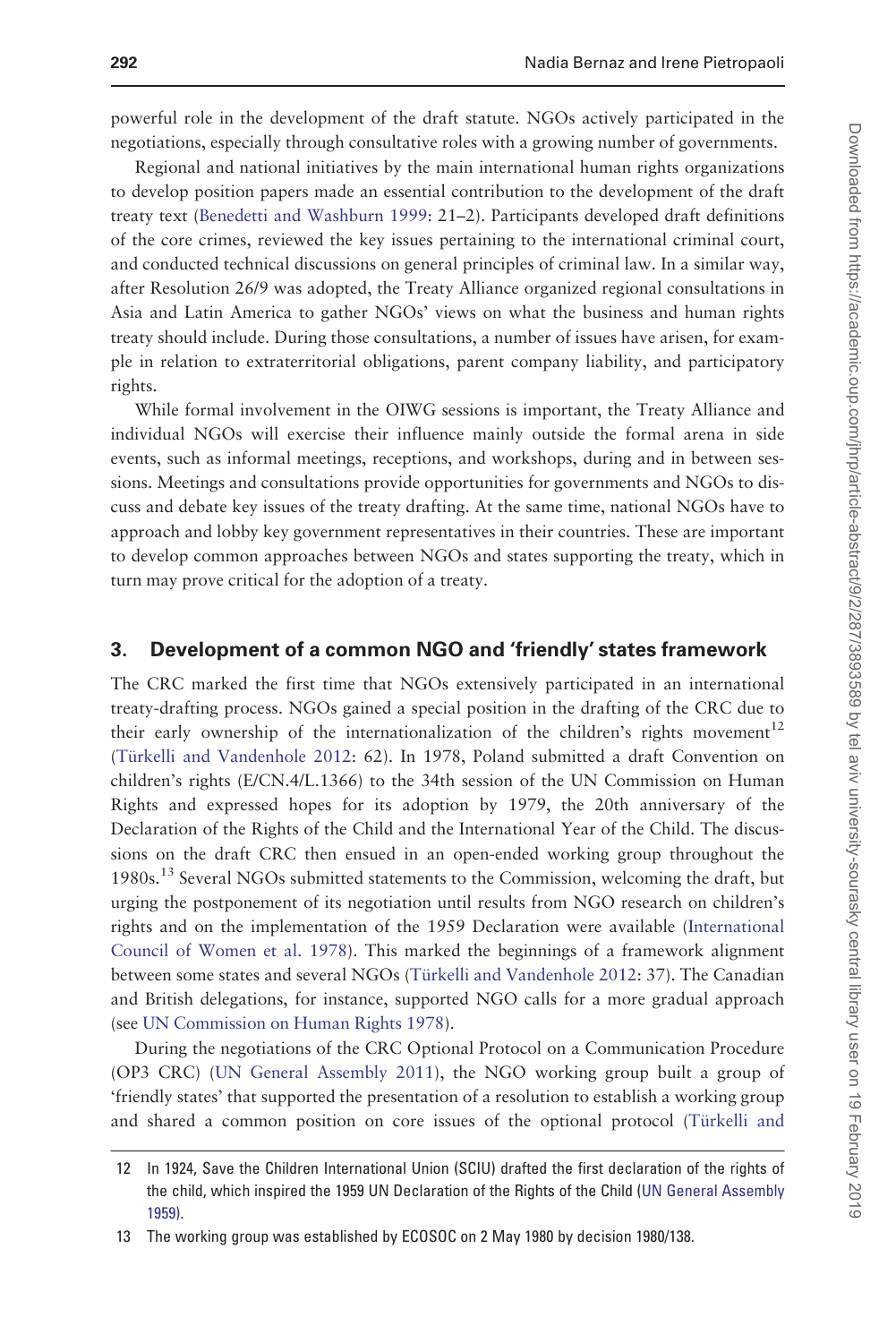[Vandenhole 2012](#page-21-0): 43–4). The Human Rights Council resolution of 2009 ([UN Human](#page-23-0) [Rights Council 2009a\)](#page-23-0) then established the Open-Ended Working Group with this mandate. Similarly, during the ICC negotiations, an agreement developed between the CICC and the 'Like-Minded Group' of countries. These countries wanted a strong and specific resolution on the creation of an international criminal court, whereas the five permanent members of the Security Council wanted to send the international criminal court proposal on for further studies ([Benedetti and Washburn 1999](#page-18-0): 22). The Coalition helped the Like-Minded Group develop guiding principles to serve as the first unified position of the group before the diplomatic conference (ibid: 23).

The negotiations on and drafting of the OP–CESCR, which started in 2001 with the appointment of an independent expert, were similar to the business and human rights treaty negotiations. At first states were divided. On one side there were Portugal and some other European Union (EU) countries together with the Group of Latin American and Caribbean countries. On the other, there was a coalition of opposing states, including Australia, Canada, Japan, Poland, the United Kingdom, and the United States. The position of certain states was influenced or changed, over time, through NGO lobbying. Close cooperation with Portugal was a key factor in helping the NGO campaign for a revised mandate of the independent expert to flourish. Portugal was responsive to fears voiced by the NGOs that without some guidance the independent expert might not contribute substantially to the debate on the optional protocol (Türkelli, Vandenhole, and Vandenbogaerde 2013: 8). After lobbying in cooperation with Portugal, a mandate for the expert was decided upon, as well as the establishment of an open-ended working group, with a mandate to explore options regarding the elaboration of an OP–CESCR. Other states then aligned themselves with the common NGO-Portugal framework, and became known as the 'friends of the optional protocol'.

Resolution 26/9 in relation to the business and human rights treaty was drafted by Ecuador and South Africa. Behind the closed doors of the Human Rights Council, heated discussions took place on the initiative. The United States and the EU in particular strongly opposed the draft. On 26 June 2014 the supporters of the resolution won a crucial vote. The 47 members of the Human Rights Council adopted the resolution (see [UN Human](#page-23-0) [Rights Council 2014a\)](#page-23-0).<sup>14</sup> China, India and Russia voted in favour. The United States, the United Kingdom and European countries voted against the resolution, which they thought counterproductive and polarizing, and announced that they would not participate in the treaty process.<sup>15</sup> For the successful drafting of a treaty, Treaty Alliance NGOs will need to

- 14 The votes were: 20 in favour (Algeria, Benin, Burkina Faso, China, Congo, Côte d'Ivoire, Cuba, Ethiopia, India, Indonesia, Kazakhstan, Kenya, Morocco, Namibia, Pakistan, Philippines, Russia, South Africa, Venezuela, Viet Nam); 14 against (Austria, Czech Republic, Estonia, France, Germany, Ireland, Italy, Japan, Montenegro, South Korea, Romania, the former Yugoslav Republic of Macedonia, United Kingdom, United States); and 13 abstentions (Argentina, Botswana, Brazil, Chile, Costa Rica, Gabon, Kuwait, Maldives, Mexico, Peru, Saudi Arabia, Sierra Leone, United Arab Emirates).
- 15 Both China and Russia, however, emphasized the principle of national sovereignty and expressed their reservations about extraterritorial jurisdiction. During the first session of the OIWG in July 2015, Russia's position was notably less supportive of the treaty process than a year before. The Russian representative declared that he saw no urgent need to establish a legally binding instrument. He argued that the debate on the possible content of such a treaty was premature, and discussions should instead focus first on the feasibility of such an instrument. Latin American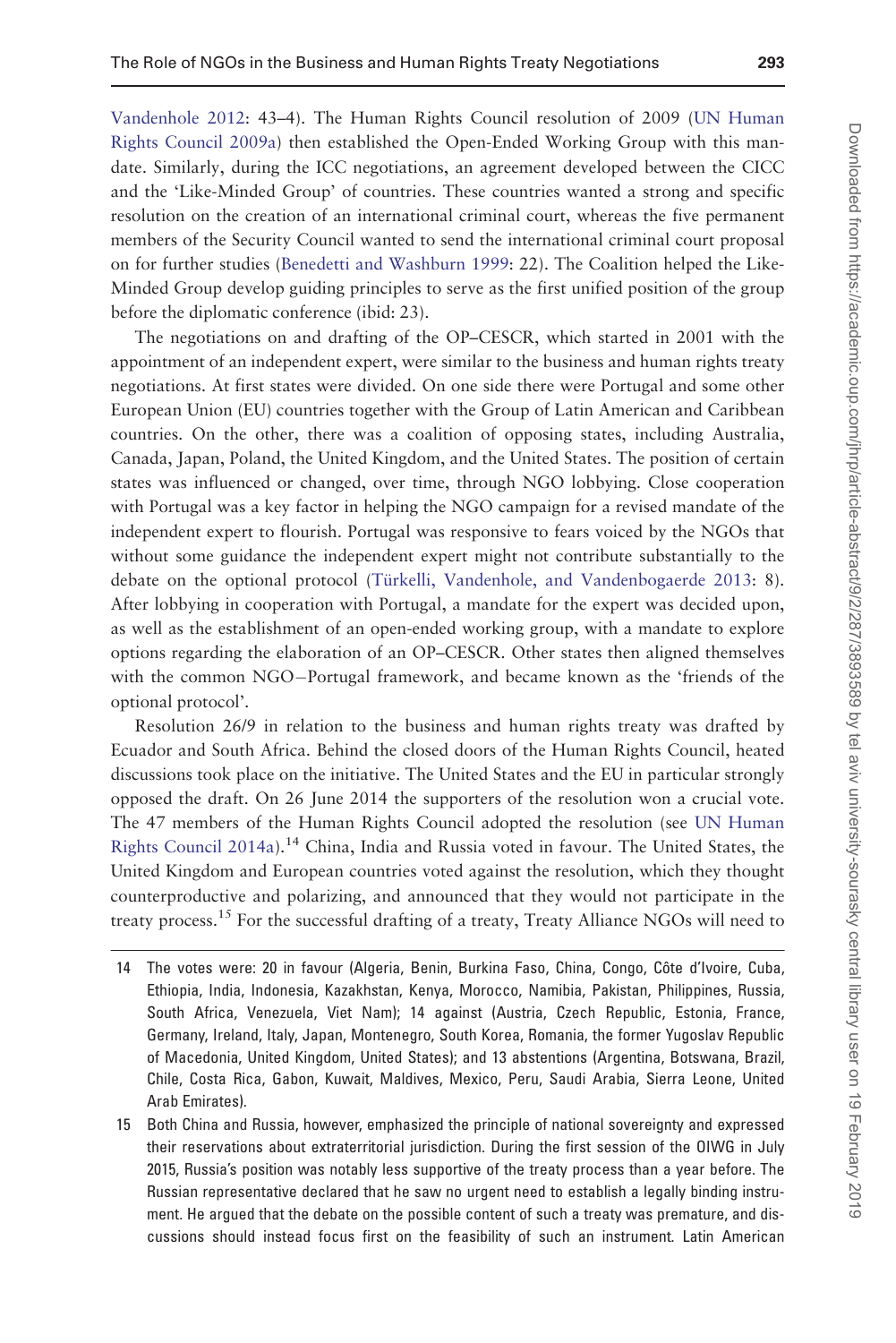develop a common framework with 'friendly' states supporting the business and human rights treaty. But other states need to be taken on board—lobbying Western states that at the moment are not supporting the treaty's development is critical.

# 4. Lobbying Western states

In a statement prior to the vote in the Human Rights Council, the United States representative described the resolution as 'a threat to the Guiding Principles' [\(US Mission to the UN](#page-23-0) [Geneva 2014\)](#page-23-0). He stated that his country was concerned about the focus on transnational corporations—to establish a truly 'level playing field' a new legal instrument would have to apply also to domestic companies. The United States opposed direct, legally binding human rights obligations for corporations. The EU shared the United States position and rejected the treaty resolution on similar grounds. Shortly before the vote, the EU issued a warning: 'If this resolution is adopted, it will divide the Council not only on the vote, but in the years to come' ([European Union 2014:](#page-19-0) 3).

Only nine out of the 28 EU member states, and the EU delegation, were in the room on the first day of the OIWG first session. The session immediately stalled after a proposal by the EU to amend the scope of the working group's mandate to include all business enterprises, not only transnational corporations. This proposal was predictably going to cause strong divisions between states and did not meet with a majority. The EU and European countries boycotted the remaining sessions. Actually, many NGOs support the validity of the EU's suggestion to expand the scope of the treaty. However, as the European Coalition for Corporate Justice (ECCJ) points out, raising this issue 'as a pre-condition rather than in the session specially dedicated to the issue of scope, made it look like a manoeuver to derail the process' [\(ECCJ 2015\)](#page-19-0).

Between the first two OIWG sessions, NGOs campaigned and lobbied EU member states to participate constructively in the working group discussions. NGOs believe that the criticisms by EU countries of the OIWG mandate could be more effectively addressed from within the working group. In the run up to the second session of the OIWG, the Treaty Alliance lobbied their governments to participate in the working group. They released a petition to the President of the European Commission demanding that EU governments participate in good faith in the discussions in Geneva.<sup>16</sup>

In December 2015, the European Parliament recommended that the EU and its member states 'engage in the emerging debate' on a business and human rights treaty within the UN system ([European Parliament 2015](#page-19-0): 56). Arguably, some of the NGO advocacy work contributed to a change in the EU engagement during the second session of the OIWG in

16 WeMove.EU petition (<https://you.wemove.eu/campaigns/stop-corporate-abuse>). A number of Treaty Alliance members (Bread for the World, Friends of the Earth Europe, CIDSE, and Centre for Research on Multinational Corporations—Stichting Onderzoek Multinationale Ondernemingen (SOMO)) also organized a legal seminar in May 2016 bringing together NGOs and representatives of EU institutions.

countries did not look united: Venezuela supported Ecuador's proposal, but other countries in the region, including Brazil, Chile and Mexico abstained—Brazil, however, announced that it was willing to collaborate constructively with the OIWG and to conduct inter-ministerial consultations with actors from government and civil society to coordinate its position. During the first session of the OIWG other countries in the region, among them Bolivia, Cuba, El Salvador and Nicaragua, supported the treaty.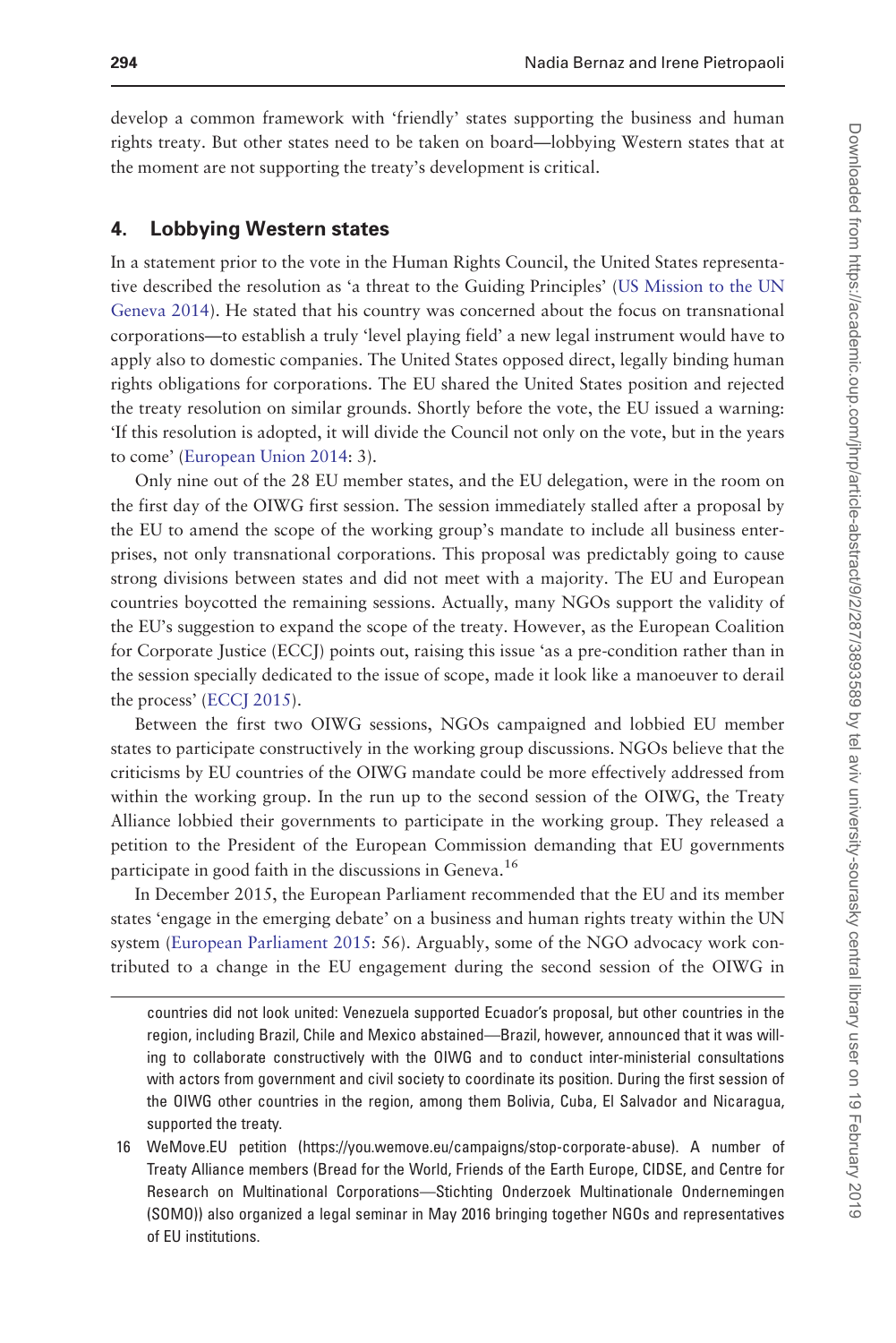October 2016. Although the EU still adopted a conservative position and emphasized that a treaty must not undermine the implementation of the Guiding Principles, it unconditionally welcomed the working group's programme for the coming year.

States in the OIWG commended the EU's willingness to participate in the discussions. No states walked out of the OIWG's second session and differences were tabled and discussed.<sup>17</sup> It is possible, however, that the EU has participated in the process in order to weaken the draft. Once it is clear that a legal document will be drafted and adopted, opposing states become more interested in engaging in the process in order to prevent unfavourable terms. For example, some states that fiercely opposed the adoption of the OP–CESCR nevertheless participated extensively in the debates in order to weaken it (Türkelli, [Vandenhole, and Vandenbogaerde 2013](#page-22-0): 44).

NGOs now need to focus their energy to align, as much as possible, EU and other Western states with NGOs' goals. Previous business and human rights negotiations suffered from Western state opposition. For example, the effort to draft a comprehensive set of rules governing multinational corporations was unsuccessful ([Coonrod 1977](#page-19-0); [Muchlinski 2000](#page-21-0); [Wang 1975](#page-23-0); [Weissbrodt and Kruger 2003\)](#page-23-0). In the 1970s, the now defunct UN Commission on Transnational Corporations attempted to elaborate a Code of Conduct on Transnational Corporations (the Code of Conduct) [\(UN Commission on Transnational](#page-22-0) [Corporations 1976:](#page-22-0) 10–17) and presented a draft in 1982 ([UN Commission on](#page-22-0) [Transnational Corporations 1982](#page-22-0)). During the negotiations, developing and socialist countries sought to impose international rules regulating corporations, including respect for local priorities and laws and reinvestment of profits in the host countries.<sup>18</sup> They maintained that the Code should take the form of a legally binding multilateral agreement, which Western states opposed [\(UN Commission on Transnational Corporations 1984](#page-22-0): para. 91). As a result, these host country efforts collapsed and the work on the code was abandoned in 1992 [\(Stephens 2002](#page-21-0): 69).

Views of home and host countries diverged during the negotiations of the Draft Norms on the Responsibilities of Transnational Corporations and Other Business Enterprises with Regard to Human Rights (the Draft Norms) [\(UN Sub-Commission 2003a](#page-23-0)). After several successive drafts, in 2003 the UN Sub-Commission eventually approved the Draft Norms and transmitted them to the UN Commission on Human Rights [\(UN Sub-Commission](#page-23-0) [2003b](#page-23-0)).<sup>19</sup> The Draft Norms were a controversial document, mainly because they provided for direct human rights obligations for corporations.<sup>20</sup> During the debate regarding the Norms at the Commission, certain countries, most notably the United States and Australia, adopted the approach advocated by the corporate lobby that there should be no human

<sup>17</sup> Other Western countries, including the United States, Canada and Australia, were absent.

<sup>18</sup> In this article the terms 'host state' or 'host country' refer to a country where a multinational company invests or operates; the term 'home state' refers to the country where a multinational company is headquartered.

<sup>19</sup> In 1999, the UN Sub-Commission had asked Professor David Weissbrodt to prepare a draft code of conduct for multinational corporations [\(UN Sub-Commission 1999](#page-23-0): para. 32).

<sup>20</sup> The arguments for and against the Norms were discussed during the consultation process undertaken by the Commission in 2004. For the first time, representatives of business, NGOs and academia met under the auspices of the UN to table their views on the subject. The NGO campaign culminated in a 194-strong joint statement asking the Commission not to take any action that might prematurely undermine the Norms ([Human Rights Council of Australia et al. 2004](#page-19-0)).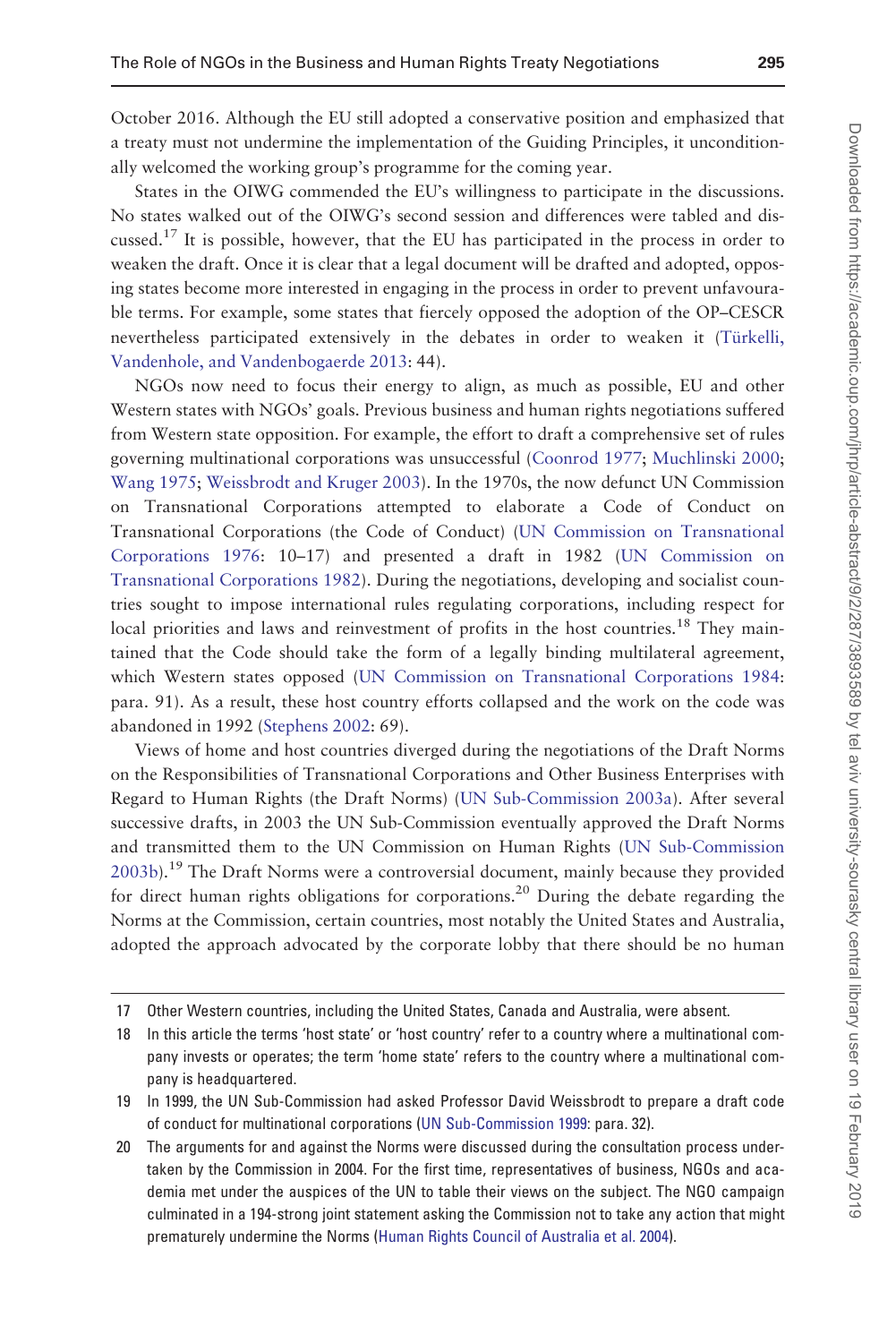rights obligations for corporations at the international level ([Kinley and Chambers 2006](#page-20-0): 15). In 2004, a decision, requested by the British government and adopted by consensus, led to the Commission resolution stating that the Draft Norms had 'no legal standing' [\(UN](#page-22-0) [Commission on Human Rights 2004](#page-22-0)).<sup>21</sup>

The Commission on Human Rights never approved the Draft Norms, but 'enough governments from various regions believed that the subject of business and human rights required further attention' ([Ruggie 2014a](#page-21-0): 6). In 2011 the UN Human Rights Council endorsed the Guiding Principles, the result of the mandate of John Ruggie, the former UN Special Representative on business and human rights. Yet Western states did not show strong engagement at the beginning of the Ruggie mandate. In 2006, Ruggie's team sent a survey to each of the UN's 192 member states, but only 29 responded, and of those only few responded to all the questions [\(UN Human Rights Council 2007](#page-23-0): paras  $4-10$ ).<sup>22</sup> EU member states were generally supportive of the Guiding Principles, but only three countries and the EU provided explicit public comments during the consultation on the draft principles.<sup>23</sup> After the consensus vote, Western states' engagement with the Guiding Principles became more focused. The United Kingdom and a few other European countries are now among the handful of countries that have developed National Action Plans (NAPs) to implement the Guiding Principles.<sup>24</sup> The British government, which had expressed some reservations on the content of the Guiding Principles during the drafting and consultation [\(Government of the UK 2009](#page-19-0), [2011\)](#page-19-0), has been the first country to launch a NAP to implement them ([Government of the UK 2013\)](#page-19-0).

Despite Western states' historical opposition to binding obligations for corporations at the international level, their support would make the treaty process much more likely to succeed. The development of an international legal instrument requires a degree of consensus and commitment to implementation. To be effective, the treaty would require the support of both host and home states [\(Loots 2014](#page-20-0)). If the treaty comes into force after ratifications only by host countries, it will be of limited efficacy. Parallels have been made with the UN Migrant Workers Convention, which entered into force in 1990, and which has received 51 ratifications, all from migrant-sending countries.

<sup>21</sup> The decision was requested by the United Kingdom on behalf of Australia, Belgium, the Czech Republic, Ethiopia, Ghana, Hungary, Ireland, Japan, Mexico, Norway, South Africa and Sweden.

<sup>22</sup> The respondents were: Bahrain, Belgium, Bosnia Herzegovina, Canada, Chile, Colombia, Croatia, Cyprus, Ecuador, Finland, France, Germany, Guatemala, Honduras, Italy, Japan, Jordan, Lebanon, Mexico, Netherlands, Poland, Portugal, Romania, Rwanda, Spain, Sweden, Switzerland, Tunisia and the United Kingdom.

<sup>23</sup> Norway, France, and the United Kingdom, See Submissions to consultation on draft Guiding Principles released on 22 November 2010, Business & Human Rights Resource Centre [\(https://busi](https://business-humanrights.org/en/un-secretary-generals-special-representative-on-business-human-rights/un-protect-respect-and-remedy-framework/guiding-principles/submissions-to-consultation-on-draft-guiding) [ness-humanrights.org/en/un-secretary-generals-special-representative-on-business-human](https://business-humanrights.org/en/un-secretary-generals-special-representative-on-business-human-rights/un-protect-respect-and-remedy-framework/guiding-principles/submissions-to-consultation-on-draft-guiding)[rights/un-protect-respect-and-remedy-framework/guiding-principles/submissions-to-consultation](https://business-humanrights.org/en/un-secretary-generals-special-representative-on-business-human-rights/un-protect-respect-and-remedy-framework/guiding-principles/submissions-to-consultation-on-draft-guiding)[on-draft-guiding](https://business-humanrights.org/en/un-secretary-generals-special-representative-on-business-human-rights/un-protect-respect-and-remedy-framework/guiding-principles/submissions-to-consultation-on-draft-guiding)).

<sup>24</sup> The only non-European country is Colombia, which launched a NAP in December 2015. In addition to the UK, other countries with a NAP are: the Netherlands, Italy, Denmark, Spain, Finland, Lithuania, Sweden and Norway. There are, however, a number of other countries that are in the process of developing a NAP or have committed to doing one. See UN Office of the High Commissioner for Human Rights (OHCHR), State national action plans ([http://www.ohchr.org/EN/](http://www.ohchr.org/EN/Issues/Business/Pages/NationalActionPlans.aspx) [Issues/Business/Pages/NationalActionPlans.aspx\)](http://www.ohchr.org/EN/Issues/Business/Pages/NationalActionPlans.aspx).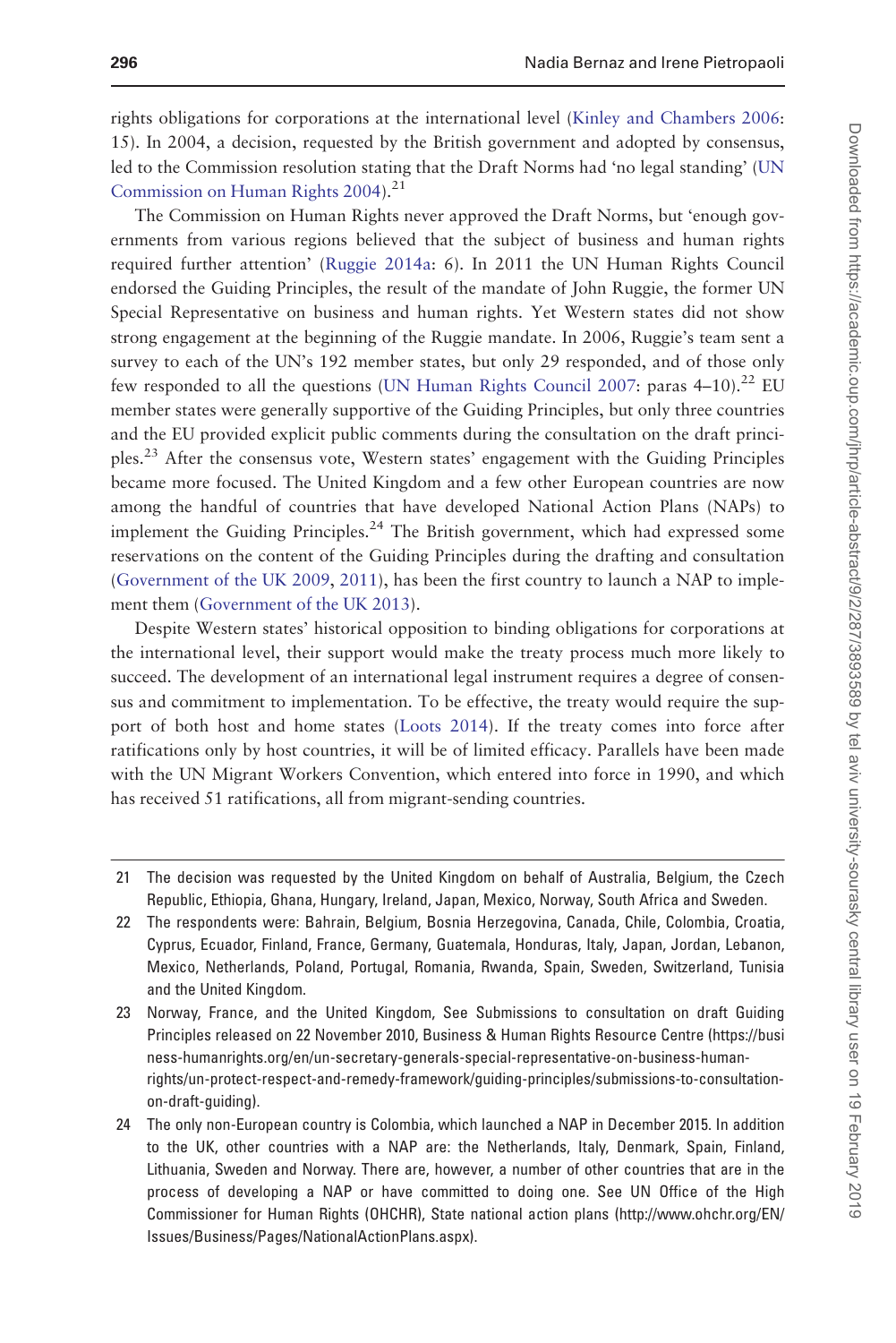Arguably, if only host states ratify the treaty and decide to better regulate companies operating on their territory, this would still have a positive impact on their territories. The treaty that those host countries are pushing for, however, is to regulate only transnational corporations. To do so properly, home states also need to be on board. A related point is whether the treaty will include extraterritorial obligations, in other words whether home countries will have to regulate the operations of their corporations abroad and hold them accountable. If this were to be the case, then the lack of home countries' ratifications will be problematic.

NGO advocacy must persuade Western states that the treaty would ensure a level playing field in terms of human rights enforcement across jurisdictions for all companies and all states ([Deva 2014](#page-19-0): 6). Daniel Aguirre, an Expert Panellist at the second session of the OIWG, argues that companies from Western states are increasingly held responsible by active civil societies while companies in host states do not come under the discerning glare of civil society ([Aguirre 2016](#page-18-0)). Western companies are much more likely to be held legally responsible or forced to divest as a result. NGOs can argue that it is in the developed home state's interest to level the playing field by creating binding standards for all.

National application and enforcement of business and human rights norms vary, and companies face differing requirements that can advantage the most irresponsible companies. This approach is out of pace with the reality of increasingly complex global corporate structures and business relationships. Levelling the playing field is key to enhancing legal predictability and stability over the variations of human rights responses within different jurisdictions. This type of reasoning was also significant in the development of international labour rights in the nineteenth and early twentieth centuries ([Follows 1951](#page-19-0): 10).

#### 5. Lobbying companies

One of the key, and controversial, aspects of the negotiations has to do with whether or not the treaty will impose direct obligations on companies. The message of the Ecuadorian delegation as well as other supporters of the treaty is clear: business enterprises, multinational corporations in particular, should bear direct human rights obligations under the proposed treaty. Academics such as Bilchitz, Deva, and Weissbrodt view the treaty as a way to expressly recognize these obligations ([Bilchitz 2013](#page-18-0): 111–14, [2016:](#page-18-0) 209; [Deva 2014;](#page-19-0) [Deva](#page-19-0) [and Bilchitz 2013](#page-19-0); [Weissbrodt 2008,](#page-23-0) [2011:](#page-23-0) 13; [Weissbrodt and Kruger 2005](#page-23-0): 553). Deva argues that every entity that can violate human rights ought to have corresponding obligations—the focus should be on the bearers of rights and not on violators, 'because it matters little for victims whether their rights ... are infringed by states or other non-state actors' [\(Deva 2014](#page-19-0): 12). Bilchitz makes a similar argument. Fundamental rights, he says, are articulated from the perspective of 'recipience': of those who are entitled to those rights [\(Bilchitz 2013:](#page-18-0) 74). Companies, which at the OIWG are represented by business associations, do not share these views.

In the run-up to the vote on the treaty resolution, the lobby of international business representatives actively attempted to prevent a majority. After the vote, the International Organisation of Employers (IOE) 'deeply regret[ted]' that the adoption of resolution 26/9 had broken the unanimous consensus on business and human rights achieved with the endorsement of the Guiding Principles. They considered the vote a 'genuine setback' to the efforts of improving access to remedy on the ground, and warned that this decision meant a 'return to approaches that have failed before' ([IOE 2014a\)](#page-20-0).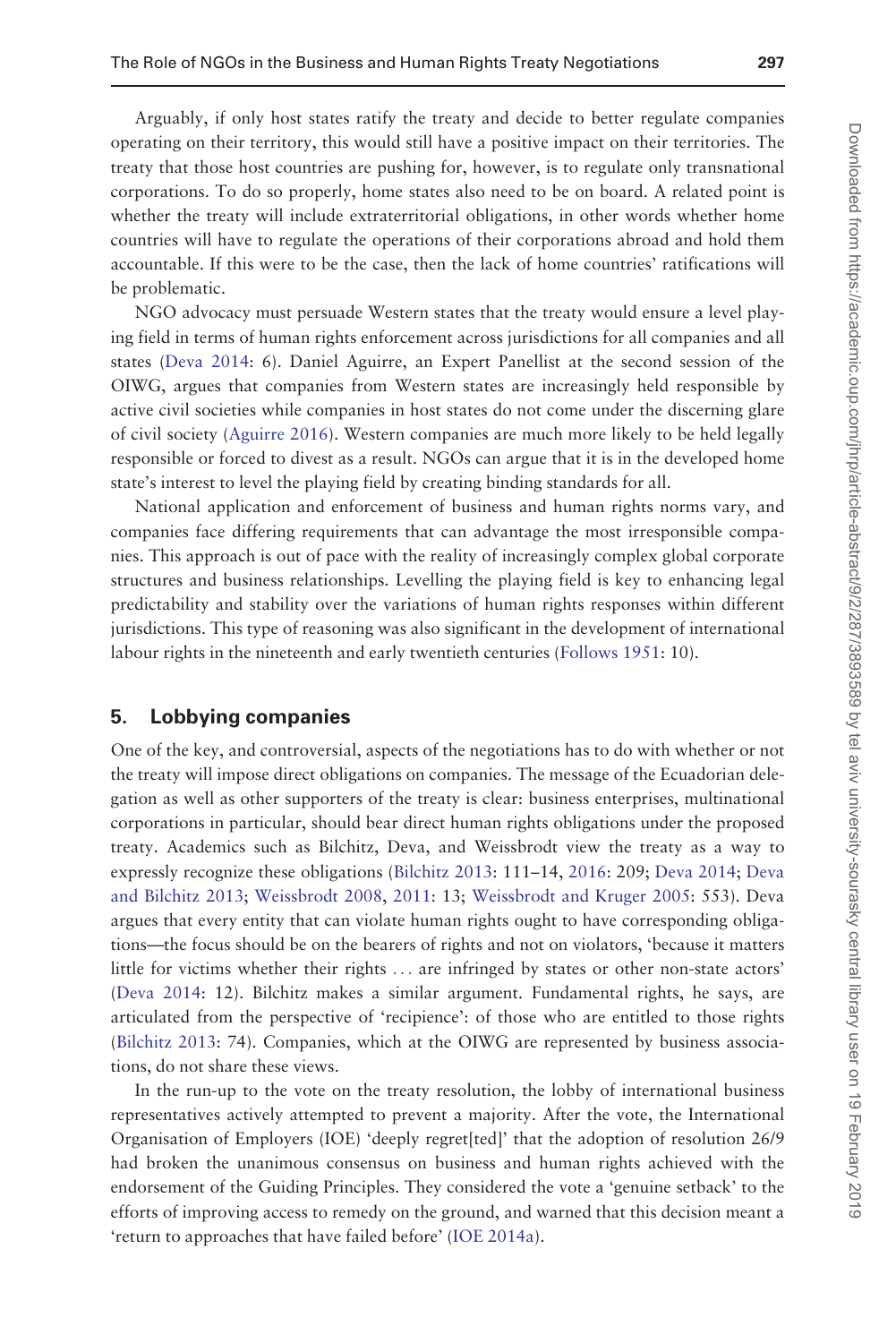After the IOE's lobbying efforts proved unable to prevent the establishment of the OIWG, the organization performed a 'tactical U-turn' and announced that it would follow the treaty process and constructively participate in OIWG discussions [\(Martens and Seitz](#page-20-0) [2016](#page-20-0): 23). During the first two OIWG sessions, the IOE provided oral and written statements. The organization feared corporations'and Western states' opposition to the process could potentially lead the OIWG to quickly decide on a treaty ([IOE 2014b\)](#page-20-0). An IOE strategy paper advocates developing a vague instrument, written in the form of a declaration of general principles, without any direct obligations for corporations, or any form of extraterritorial obligations (ibid.). A great part of the discussion during the OIWG's second session was an exploration into means for applying international human rights obligations directly on corporations. The business side, represented mostly by the US Council for International Business and the IOE, confirmed their views that only states should have such obligations.

The development process of the Draft Norms prompted similar corporate reactions. Business vehemently opposed the Norms. In 2004, the prospect of an international regulatory framework under which companies might be held liable for abusing human rights 'sent shockwaves through business communities around the world' ([Kinley and Chambers 2006](#page-20-0): 2). The Norms faced vocal opposition from business groups such as the International Chamber of Commerce and the IOE. These business alliances lobbied governments, including those of the United States, the United Kingdom and Australia, with the message that the Commission on Human Rights should make a clear statement disapproving the Norms. The corporate lobby was effective. When the Norms came before the Commission at its 60th Session, they encountered a 'frosty reception from member states already primed with the concerns of the corporate sector' (ibid.).

To impose direct human rights obligations on companies the treaty would have to overcome a number of problems, including in relation to ratifications (would companies have to ratify the treaty?) and monitoring (who would be in charge of monitoring companies' compliance with the treaty?). More likely, a future treaty will impose obligations on states that ratify it to regulate companies headquartered in their territory in accordance with international human rights standards. Either way companies should be allowed to have a formal role in the treaty negotiations. Some commentators have called for corporations to be excluded from the negotiating process [\(Lappin, Pedersen, and Khan, undated\)](#page-20-0). As McBrearty points out, however, the calls to exclude corporate stakeholders might backfire [\(McBrearty 2016:](#page-21-0) 14). One-sided negotiations might give supporters short-term 'wins' in the form of stronger treaty language. But an exclusive approach would ultimately limit support for the treaty (ibid.). Corporate voices in the negotiations are essential to the treaty's final credibility.

Despite their limitations, the Guiding Principles were developed with an open, multistakeholder approach. Most individual companies said little about the principles and some were critical, but major international business associations such as the IOE fully participated in the process and ultimately were supportive of the Guiding Principles ([IOE et al.](#page-20-0) [2011](#page-20-0)). A number of individual companies then started developing policies in line with the Guiding Principles. Ruggie recalls that 'facing escalating advocacy campaigns and lawsuits, business felt a need for greater clarity regarding its human rights responsibilities' [\(Ruggie](#page-21-0) [2014a:](#page-21-0) 6). Some companies are now increasingly calling for regulation and incentives to create a 'level playing field' and competitive neutrality by establishing binding international standards that apply to all businesses [\(Martens and Seitz 2016:](#page-20-0) 47). According to Phil Bloomer, the director of Business and Human Rights Resource Centre, companies 'want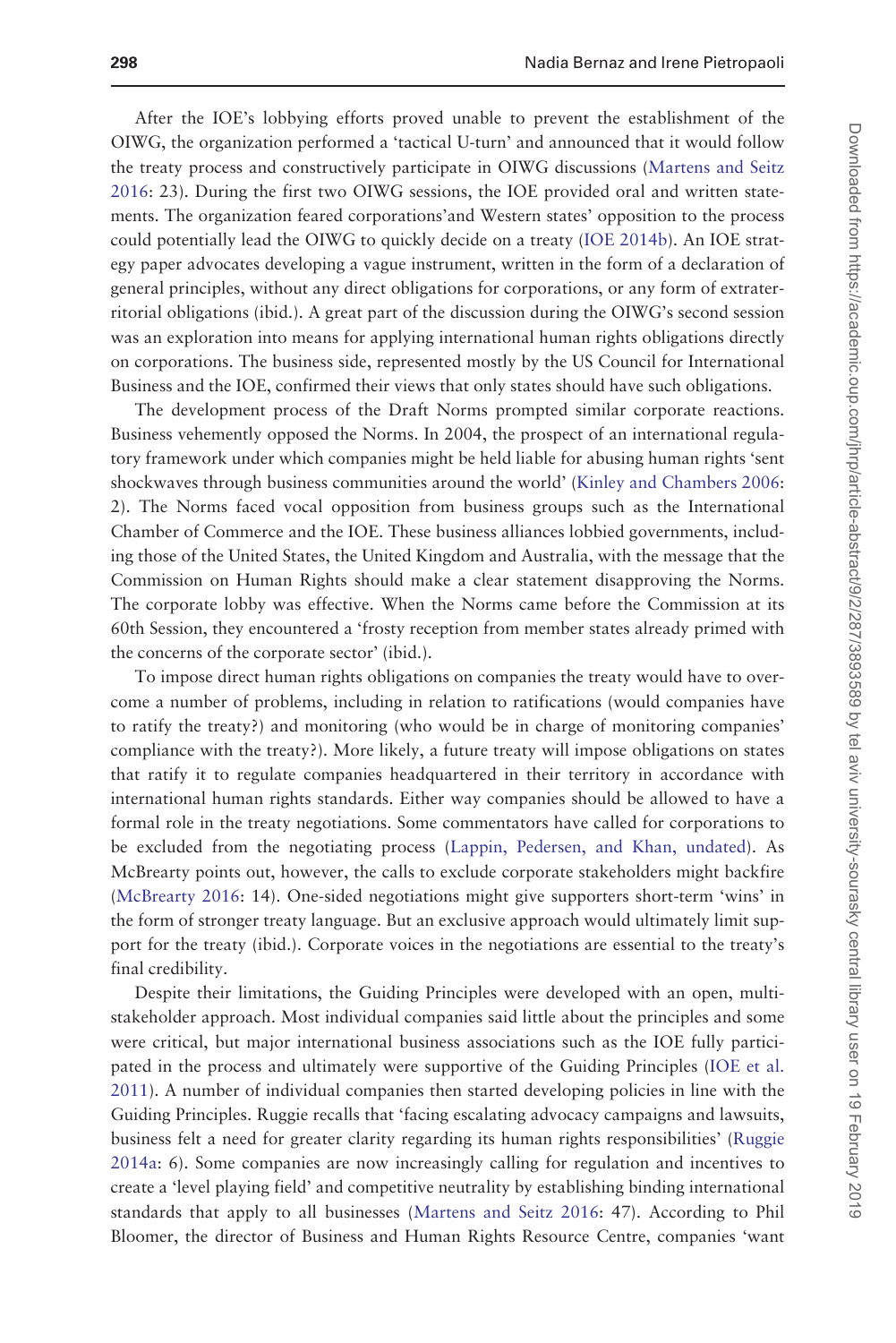action to prevent them being undercut by unscrupulous companies that make money from abusive exploitation of people and the environment. These progressive business voices would strengthen the outcome of the negotiation, and its international impact' (on file with authors). Yet it is not clear what role corporations may have in the negotiations. Bloomer continues:

Many, but by no means all, business associations disqualify themselves: too many appear to represent the lowest common denominator of their members in terms of human rights and social standards. The Working Group should be careful to select companies and associations who have a track record of representing the better side of business and human rights.

Because of the peculiarities of this international human rights treaty, which does not seek to protect a particularly vulnerable group, but seek to impose (direct or indirect) obligations on companies, NGOs may have to develop distinctive lobbying strategies. In addition to states, NGOs may have to lobby companies and business organizations that may be willing to support the treaty. According to Bloomer, NGO strategy that does not include influencing business is a 'two-legged stool'. 'So, "who and where in business?" is the real question. Civil society should focus on encouraging loud voices from powerful companies that demonstrate leadership on human rights' (on file with authors).

NGOs must explain to companies that a treaty will reinforce public trust and confidence in them. As companies see binding human rights obligations coming up in the near future, they will be more likely to continue efforts to comply with their existing responsibilities. NGOs should ensure companies do so. There is no reason to believe that companies would stop adopting human rights policies due to an ongoing discussion about a treaty at the international level. During 2015 and 2016, for example, some responsible companies have participated in reporting frameworks that implement the Guiding Principles, $25$  over 700 companies have provided statements under the UK Modern Slavery Act, and many others have developed policies and practices in line with human rights standards.<sup>26</sup> While NGOs are still likely to focus most of their resources on lobbying states, which would ratify the treaty if it were adopted, advocacy with responsible companies and business associations will ultimately be key for the successful implementation of the instrument.

#### 6. Supporting the implementation of the Guiding Principles

Ruggie emphasizes that the Guiding Principles should be seen as the 'first step' in broader efforts to ensure corporate respect for human rights ([Ruggie 2014b\)](#page-21-0) and that they represented 'the end of the beginning' of an integrated and polycentric system for regulation of the human rights impacts of enterprises ([Ruggie 2014c](#page-21-0)). Ruggie has recognized that as the business and human rights agenda continues to evolve, further legalization is an inevitable and necessary component of future developments, but he cautions as to how quickly or extensively this should happen. International legal instruments, Ruggie wrote in 2007,

<sup>25</sup> See Shift, Human rights reporting and assurance frameworks initiatives (RAFI) [\(http://www.shift](http://www.shiftproject.org/project/human-rights-reporting-and-assurance-frameworks-initiative-rafi) [project.org/project/human-rights-reporting-and-assurance-frameworks-initiative-rafi\)](http://www.shiftproject.org/project/human-rights-reporting-and-assurance-frameworks-initiative-rafi).

<sup>26</sup> See Business & Human Rights Resource Centre, Registry of company statements under UK Modern Slavery Act ([https://business-humanrights.org/en/new-enhanced-registry-of-company](https://business-humanrights.org/en/new-enhanced-registry-of-company-statements-under-the-uk-modern-slavery-act)[statements-under-the-uk-modern-slavery-act\)](https://business-humanrights.org/en/new-enhanced-registry-of-company-statements-under-the-uk-modern-slavery-act) and Company Action Platform [\(https://business](https://business-humanrights.org/en/company-action-platform)[humanrights.org/en/company-action-platform](https://business-humanrights.org/en/company-action-platform)).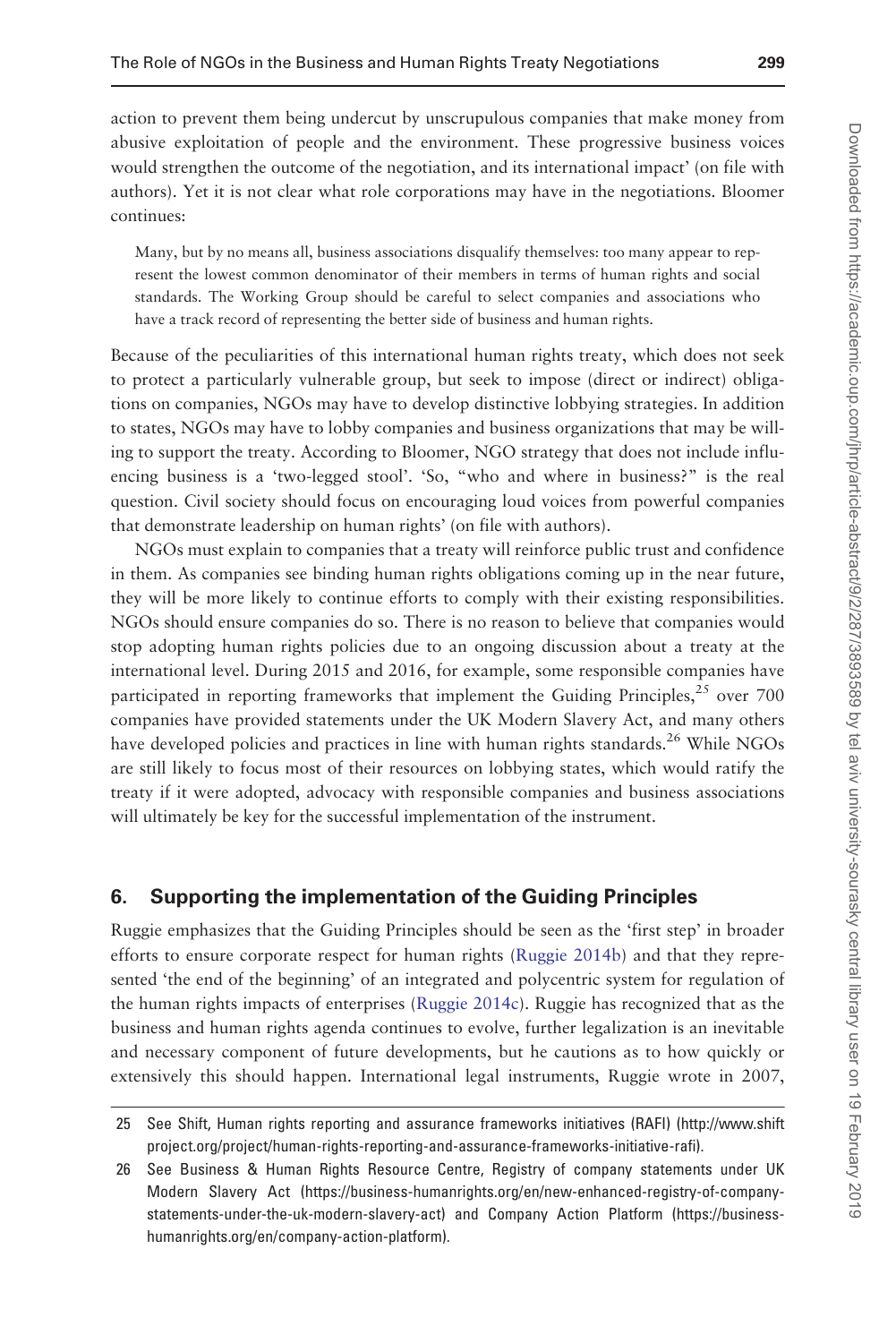must and will play a role in the continued evolution of the business and human rights agenda, but 'as carefully crafted precision tools' [\(Ruggie 2007](#page-21-0): 125). He warned that a 'treaty-making can be painfully slow, while the challenges of business and human rights are immediate and urgent' ([Ruggie 2008](#page-21-0): 42).

Admittedly, given the pace of negotiations at the UN level, and the challenges that the development of such a treaty entails, a treaty on business and human rights is likely going to take a decade or longer to negotiate, draft and ratify. The development of all international law takes time. Objections to the pace apply to every major treaty negotiation. Negotiating and ratifying the two covenants was also a 'painfully slow' process. The Rome Statute took more than ten years of drafts, negotiations and deliberations before it entered into force.<sup>27</sup> The process of codification of children's rights in the form of an internationally binding treaty lasted from 1947 to 1989. The actual negotiation and drafting of the CRC took ten years. Before adoption there are often long and arduous campaigning processes. For example, NGOs faced difficulties getting a complaints procedure for the Covenant on Economic, Social and Cultural Rights on the agenda. Actual negotiations and drafting started only after many years of lobbying. The realpolitik, which constitutes the background to any development of international law, is the 'slow and tortuous process of treaty-creation' ([Kinley and Chambers 2006](#page-20-0): 50).

In a traditional approach to international legalization<sup>28</sup> a treaty is a natural, and necessary, development of the business and human rights field. The international community identifies a gap in regulation and attempts to fill it. This is in line with other developments within the UN system of human rights protection ([Shelton 2006\)](#page-21-0). For example, the International Covenants on Civil and Political Rights (ICCPR), and on Economic, Social and Cultural Rights (ICESCR), adopted in 1966, are binding treaties that reinforce the protection afforded by the non-binding Universal Declaration of Human Rights, adopted 18 years earlier. Parallels can be made also with the negotiations of the Convention on the Rights of Persons with Disabilities (CRPD).29

Disability had been an invisible element of international human rights law [\(Kayess and](#page-20-0) [French 2008](#page-20-0): 12). During the drafting of the Convention, which involved the highest level of participation by representatives of civil society organizations of any human rights convention (ibid: 4, fn 14), NGOs persuaded delegates that disability rights were a 'missing piece' of the human rights framework. NGOs have now been able to persuade enough states that the human rights obligations of business are another missing piece of this framework.

27 The process started in 1989 when Trinidad and Tobago resurrected a pre-existing proposal for the establishment of an International Criminal Court (ICC) and the UN General Assembly asked the International Law Commission (ILC) to resume its work on drafting a statute. It was adopted at the Conference of Plenipotentiaries on the Establishment of an International Criminal Court, which took place from 15 June to 17 July 1998 in Rome, Italy at the end of five weeks of intense negotiations. The treaty entered into force on 1 July 2002. See the *travaux préparatoires* of the Rome Statute [\(UN Diplomatic Conference 1998b\)](#page-22-0).

<sup>28 &#</sup>x27;International legalization' is the process of creating international law by international institutions such as the United Nations or the Council of Europe.

<sup>29</sup> The CRPD and the CRPD Optional Protocol were adopted during the 61st Session of the General Assembly (see [UN General Assembly 2006\).](#page-22-0)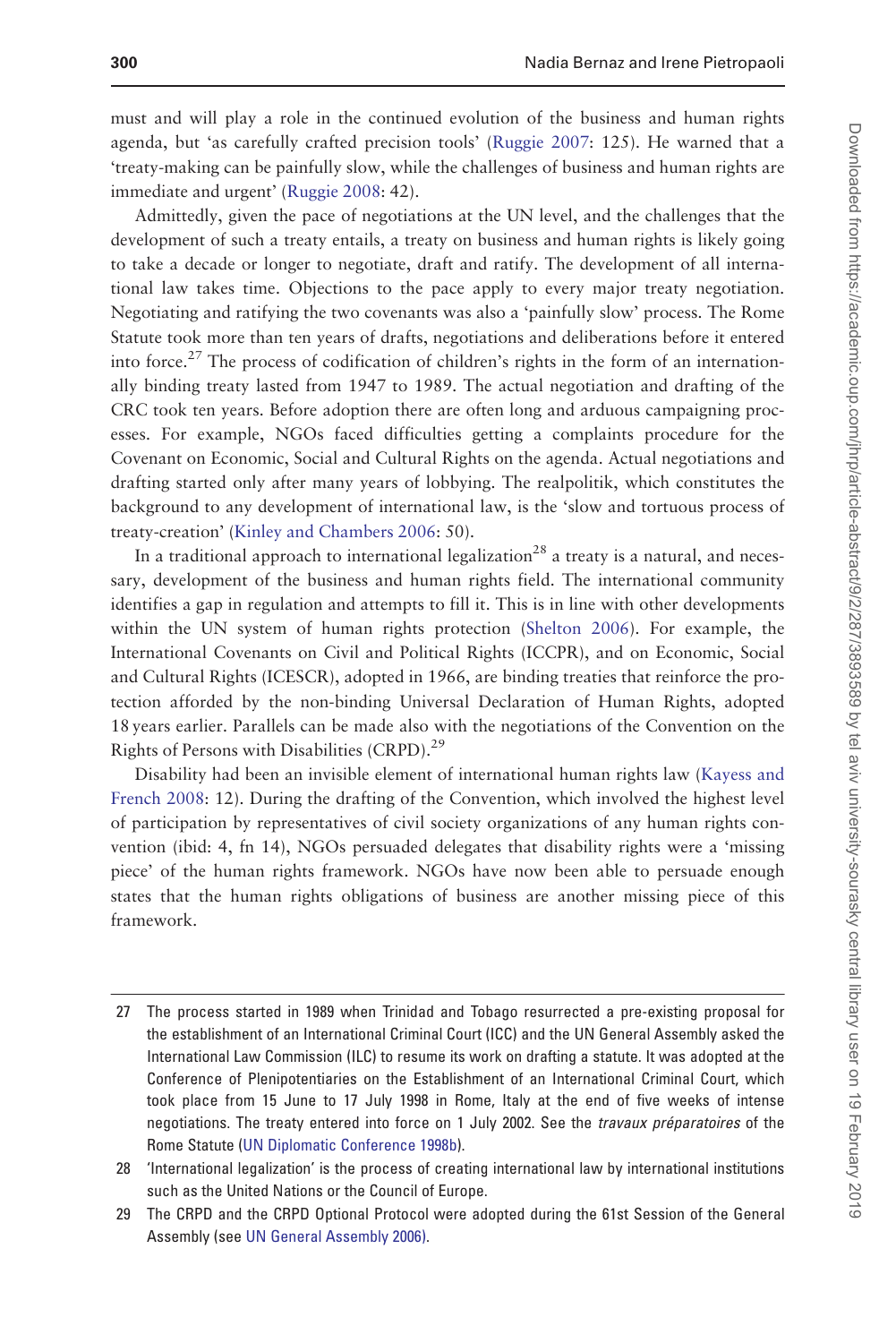Up to the development of the CRPD, the UN system had attempted to deal with this invisibility problem in two ways. First, by interpreting and applying existing core human rights instruments to persons with disability, and second, by developing a series of policy documents on the needs and rights of persons with disability ([Kayess and French 2008](#page-20-0): 13). These initiatives were important developments towards the broader recognition of the rights of persons with disability, but 'they achieved very little by way of improving recognition and respect of the human rights of persons with disability' (ibid: 14). During the 1980s, there were three unsuccessful attempts to persuade the international community to develop a human rights convention in respect of persons with disability. As a compensatory alternative, in 1993 the General Assembly eventually adopted the non-binding UN Standard Rules on the Equalization of Opportunities for Persons with Disabilities [\(UN](#page-22-0) [General Assembly 1993](#page-22-0)). Such developments followed a path similar to the one which the codification of businesses' human rights obligations is taking through the two failed attempts of the Code of Conduct and the Draft Norms, and the endorsement of the Guiding Principles.

Ruggie, whose 'first official act was to commit "Normicide"' [\(Ruggie 2013](#page-21-0): 54), fears that the treaty negotiations will be a replay of the Code of Conduct negotiations, 'which drifted on for years until they were finally abandoned' ([Ruggie 2015b](#page-21-0)). Much has changed, however, since the 1970s. Since then, an international consensus has emerged recognizing the corporate responsibility to respect human rights and substantive standards have evolved at the international level. A number of commentators have argued that international human rights law is slowly transforming itself, from imposing obligations only on states to gradually considering that non-state actors, particularly business enterprises, have certain duties [\(Clapham 2006;](#page-19-0) [Bernaz 2016b](#page-18-0); [Ratner 2001](#page-21-0): 494; [International Council on Human Rights](#page-20-0) [Policy 2002\)](#page-20-0). To a limited extent, some UN treaty bodies have started to address the responsibilities of business enterprises (e.g. [UN Committee on Economic, Social and](#page-22-0) [Cultural Rights 2000\)](#page-22-0). In 2011, the Committee on Economic, Social and Cultural Rights issued a statement on the obligations of states parties regarding the corporate sector, stressing that corporations can contribute to the realization of economic, social and cultural rights, but also adversely affect the enjoyment of such rights ([UN Committee on Economic,](#page-22-0) [Social and Cultural Rights 2011:](#page-22-0) para. 1). In some of its concluding observations on periodic reports, the Committee recommended member states to ensure the legal liability of corporations domiciled in the state party's territory and operating abroad for violations of economic, social and cultural rights (e.g. [UN Committee on Economic, Social and Cultural](#page-22-0) [Rights 2016](#page-22-0): para. 12). In 2013, the Committee on the Rights of the Child adopted General Comment 16 on state obligations in relation to business impacts on the rights of the child [\(UN Committee on the Rights of the Child 2013](#page-22-0); [Bernaz 2016a\)](#page-18-0). Some UN Special Rapporteurs have interpreted their mandate as allowing them to make recommendations to private actors, such as the Special Rapporteurs on the right to health ([UN General](#page-22-0) [Assembly 2008](#page-22-0)) and the right to food ([UN Human Rights Council 2009b\)](#page-23-0). Despite challenges and legal obstacles, courts around the world have heard cases of human rights violations brought against corporations ([Goldhaber 2013;](#page-19-0) [McCorquodale 2013\)](#page-21-0). These developments are signs of a changing legal landscape.

That said, because of the expected length of the drafting process, it is critical to keep an eye also on short-term developments and initiatives [\(Bilchitz 2013](#page-18-0)). In this context, the Guiding Principles may play a crucial role. As early as 2008, Ruggie warned that 'a treatymaking process now risks undermining effective shorter-term measures to raise business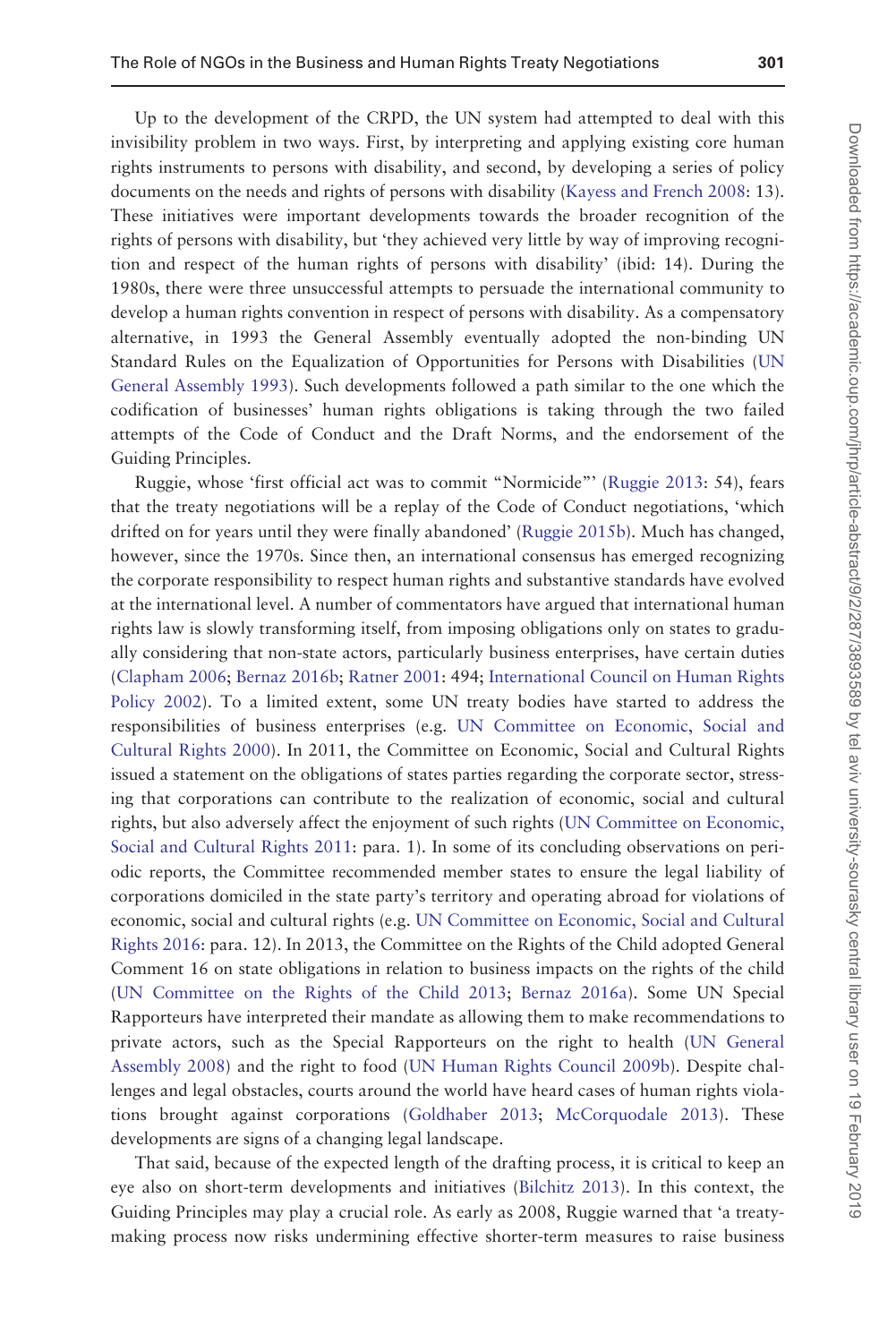standards on human rights' [\(Ruggie 2008](#page-21-0): 42). Ruggie, some Western states and business associations argue that complementarity of efforts is in practice impossible and that the start of a new standard-setting process would hinder efforts to implement the Guiding Principles and other government actions, competing for scarce resources [\(Ruggie 2015a](#page-21-0): 10). The debate around the treaty negotiations has become unnecessarily polarized. States and other stakeholders have focused on the conflict between the treaty negotiations and the implementation of the Guiding Principles. The processes are not mutually exclusive alternatives; they are complementary [\(ICJ 2014:](#page-19-0) 9).

Since the beginning of the drafting process and during their transformation from study, to normative framework, to principles, the Guiding Principles have created contention [\(Anderson 2010;](#page-18-0) [Amerson 2012](#page-18-0); [Bilchitz 2013](#page-18-0); [Deva and Bilchitz 2013](#page-19-0); [Kamatali 2012](#page-20-0); [Letnar](#page-20-0) Č[erni](#page-23-0)č [2010](#page-23-0); [van den Herik and Letnar](#page-23-0) Černič 2010; [Redmond 2003;](#page-21-0) [Weissbrodt](#page-23-0) [2014](#page-23-0); [Williamson 2011](#page-24-0)). NGOs do have concerns about the Guiding Principles. A large group of leading international human rights organizations, including Amnesty International, Human Rights Watch, the International Commission of Jurists, ESCR-Net, and FIDH, have criticized the content and implementation of the Guiding Principles ([Joint](#page-20-0) [Civil Society Statement 2011;](#page-20-0) [Shetty 2015;](#page-21-0) [Mehra 2015](#page-21-0)). Despite concerns in relation to the impact of the Guiding Principles, however, many of the same NGOs argue that further implementation of the Guiding Principles is compatible with developing a treaty. Amnesty International, for example, says that the treaty process 'does not mean disregarding or dismantling the Guiding Principles. It means building on them and making key provisions of these mandatory' [\(Shetty 2015](#page-21-0)). As Amol Mehra puts it, 'significant gains can be made by pursuing both' [\(Mehra 2015](#page-21-0)). The Guiding Principles are a useful tool and states should continue efforts to implement them at the national level during the long treaty negotiations process.

The belief that negotiating an international treaty is drawing resources and attention away from the implementation of the Guiding Principles and the broader goal of holding companies accountable for human rights abuses is not necessarily well founded. As they negotiate the treaty, governments can, for example, enact law, develop policies at the national level and develop a National Action Plan (NAP) to implement the Guiding Principles. To draw a parallel with past treaty negotiation processes, there is no evidence that while states were negotiating, for example, the CRC those negotiations slowed down the implementation of policies and laws on children's rights at the national level. Experience also shows that in international negotiations, relatively few experts are involved in the actual negotiating process. Such processes do not tie up capacities to a significant degree.

Indeed, efforts at implementation have continued at a greater pace after the adoption of Resolution 26/9. Since the vote, a number of governments have announced their plans to develop NAPs.<sup>30</sup> Every country that spoke during the OIWG debate, including Ecuador, stressed the importance of implementing the Guiding Principles [\(UN Human Rights](#page-23-0) [Council 2016\)](#page-23-0). Phil Bloomer observed that 'the treaty vote had acted as a political spur ... rather than creating a "legal chill"' ([Bloomer 2015\)](#page-18-0). After the first OIWG session, Mark Taylor reviewed his previous fears of the dangers of the treaty process and wrote: 'I am

<sup>30</sup> Including Australia, Chile, Germany, Indonesia, Kenya, Malaysia Myanmar, and the United States. For a full list see Business & Human Rights Resource Centre, National Action Plans ([http://busi](http://business-humanrights.org/en/un-guiding-principles/implementation-tools-examples/implementation-by-governments/by-type-of-initiative/national-action-plans) [ness-humanrights.org/en/un-guiding-principles/implementation-tools-examples/implementation](http://business-humanrights.org/en/un-guiding-principles/implementation-tools-examples/implementation-by-governments/by-type-of-initiative/national-action-plans)[by-governments/by-type-of-initiative/national-action-plans\)](http://business-humanrights.org/en/un-guiding-principles/implementation-tools-examples/implementation-by-governments/by-type-of-initiative/national-action-plans).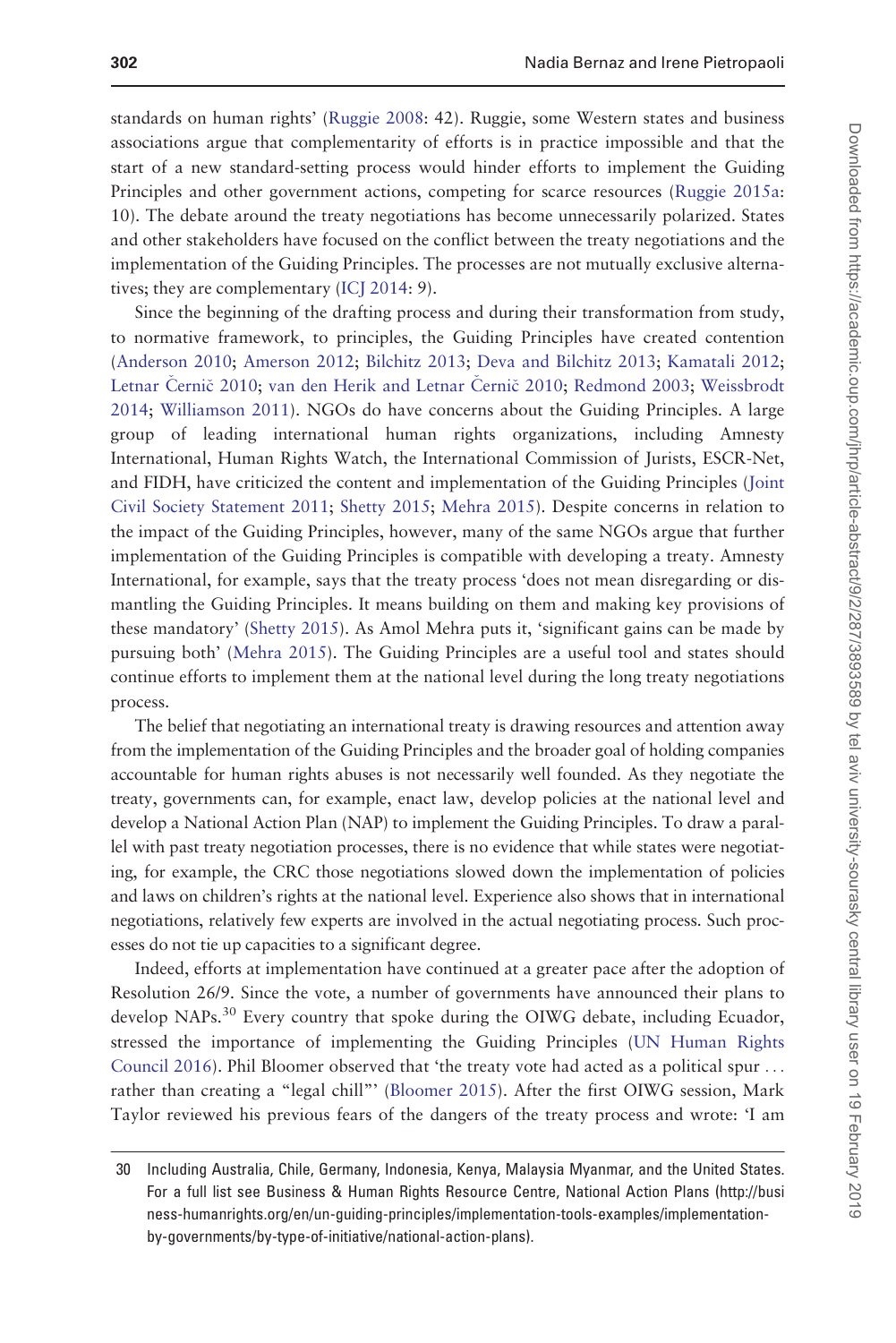happy to report that I was wrong (at least about the diversionary effect of a treaty process)' [\(Taylor 2015\)](#page-21-0). He noted:

[N]ot only is there nothing stopping all of these initiatives moving forward, but many in business, government and civil society have understood that by acting now they are laying the foundations for multilateral action at the global level. Far from being a diversion, the call for a treaty has been a catalyst. (ibid.)

With the beginning of the drafting process, NGOs' work should diversify. The core members of the Treaty Alliance should continue norms-setting advocacy and lobbying activities within the OIWG and between sessions. Others could continue effort at the national level to implement policies and regulations to address corporate human rights abuses, including through the development of a NAP. In 2014, for example the International Corporate Accountability Roundtable (ICAR) launched a toolkit for the development, implementation, and review of NAPs ([ICAR and Danish Institute for Human Rights 2014\)](#page-19-0) and is undertaking other initiatives at the national level to support governments' developments of NAPs.31 NGOs must pressure states to revive efforts in implementing the Guiding Principles at the national level. While supporters of the treaty that have not developed a NAP should be encouraged to do so, NGOs should also continue advocacy with Western governments that have NAPs in place to update their content.

## 7. The need to compromise

An argument against a treaty born out of a lack of consensus between governments is that it risks reflecting the lowest common denominator, resulting in low, watered-down standards in order to ensure ratification. Ruggie predicted that with a treaty with low standards, pressure on companies would become less effective, and companies would be able to respond that they are complying with newly adopted international law—a law with lower standards than current non-binding guidance [\(Ruggie 2014a](#page-21-0)).

However, a coalition of like-minded states and NGOs can lead the negotiations process towards high standards, as has been the case for other treaties. For example, during the negotiations of the Optional Protocol to the CRC on the involvement of children in armed conflict, Amnesty International encouraged the majority of states who favoured a strong text to make every effort to persuade the states obstructing adoption of a broad consensus text to reconsider their position [\(UN Commission on Human Rights 1998](#page-22-0): para. 45).

Despite opposition by key actors, and a lack of consensus on core elements of the treaty, agreements may develop over time. Lack of consensus in the early stages of a new instrument is common in international law [\(Bilchitz 2014\)](#page-18-0). Some major treaties prompted significant disagreement among countries and were eventually drafted without the support of, and at times with clear opposition from, key states. The Rome Statute, for example, was adopted with seven countries, including China and the United States, voting against it. The way in which developments in international law occur suggests that the same pattern may well be followed in the field of business and human rights.

Previous negotiations demonstrate that NGOs have the potential to impact normsetting processes when the alignment of state and NGO frameworks is strong, as for

<sup>31</sup> For example, ICAR and a national NGO, Altsean-Burma, are working toward the development of a Myanmar NAP.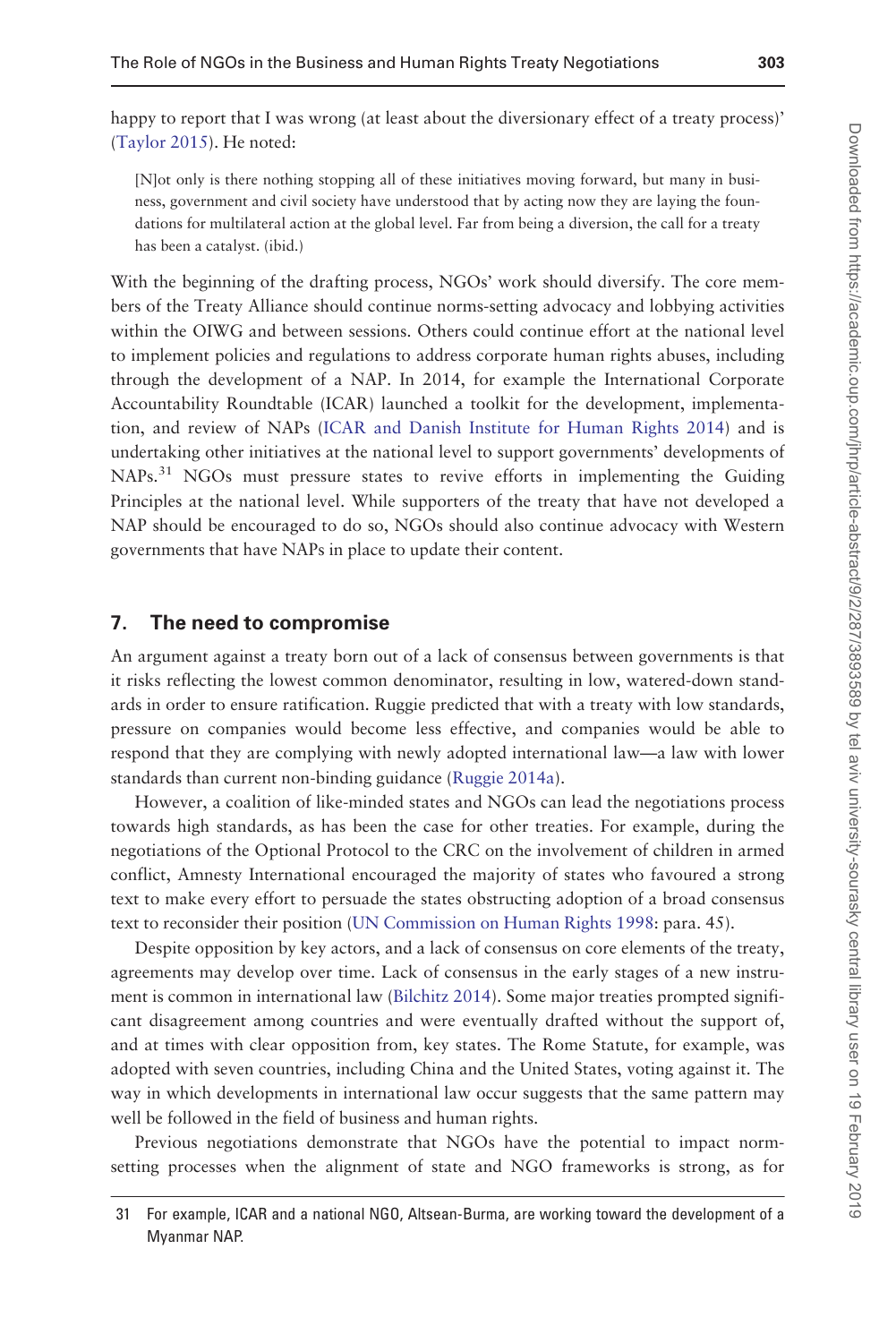example with the negotiations of the CRC. When, instead, there are strong objections by states to norms proposed by NGOs and these objections threaten to disrupt the success of the law-making exercise, NGOs may have to compromise, 'be it for strategic or other reasons, in particular when sensitive political issues are at stake' (Türkelli, Vandenhole, and [Vandenbogaerde 2013](#page-22-0): 22).

During the drafting process of the OP-CESCR, coordination between friendly states and NGOs continued. The price, however, that NGOs paid for the alignment of positions with states was a level of compromise (ibid.). For instance, the NGO coalition chose not to press states on the issue of extraterritorial obligations, but confined itself to asserting that a mechanism should be provided to address the issue of international cooperation. NGOs chose to keep silent on this issue during negotiations in order not to jeopardize the adoption of the OP-CESCR. The Treaty Alliance may have to reach similar levels of compromise, for example on the issue of extraterritorial obligations of states in relation to business and human rights, in order to achieve enough support from states. NGOs did achieve their goal of having complaints mechanisms adopted, even if the mechanisms adopted did not incorporate many of their important policy goals. At times a pragmatic approach to human rights is needed ([Dudai 2014](#page-19-0): 391).

During the Rome Statute negotiations most of those participating in the PrepCom agreed generally on the need to internationally address war crimes, genocide, and crimes against humanity, although there was plenty of disagreement on the reach of international criminal law and its definitions and elements. ([Benedetti and Washburn 1999](#page-18-0): 25) There was, for example, a proposal to add legal persons to the jurisdiction of the ICC during the negotiations [\(UN Diplomatic Conference 1998a](#page-22-0)). This proposal was put forward by France, which believed that this inclusion would make it easier for victims of crimes to sue for restitution and compensation. Because of a number of concerns, no consensus was reached and finally the Working Group dropped the draft provision.<sup>32</sup>

Stakeholders of the business and human rights treaty negotiations agree on the need to address corporate human rights abuses. They disagree on the best way to do so. Controversy is around three key points: whether the treaty should target multinational corporations only or all business enterprises; whether it should contain extraterritorial obligations for states; and whether it should set out direct obligations for businesses [\(Martens and](#page-20-0) [Seitz 2016](#page-20-0): 4). These points are out on the table for negotiations. The Treaty Alliance and other NGOs will likely have to compromise in the end on some of their goals if they do not want to hinder the very adoption of the treaty. Naturally, a number of state delegations will also have to do the same. They may have to compromise on issues of enforcement, for example extraterritorial application of law and binding obligations on companies, instead opting for a traditional approach of reporting, individual complaints and general comments. They could then pursue the stricter obligations as optional protocols in the future [\(Pietropaoli 2016](#page-21-0)).

<sup>32</sup> Concerns included that the Court would be confronted with overwhelming evidentiary problems when prosecuting corporations, that there was not yet a recognized standard of criminal liability of corporations and thus this international disparity would make the principle of complementarity unworkable. See the travaux préparatoires of the Rome Statute [\(UN Diplomatic Conference](#page-22-0) [1998b\)](#page-22-0).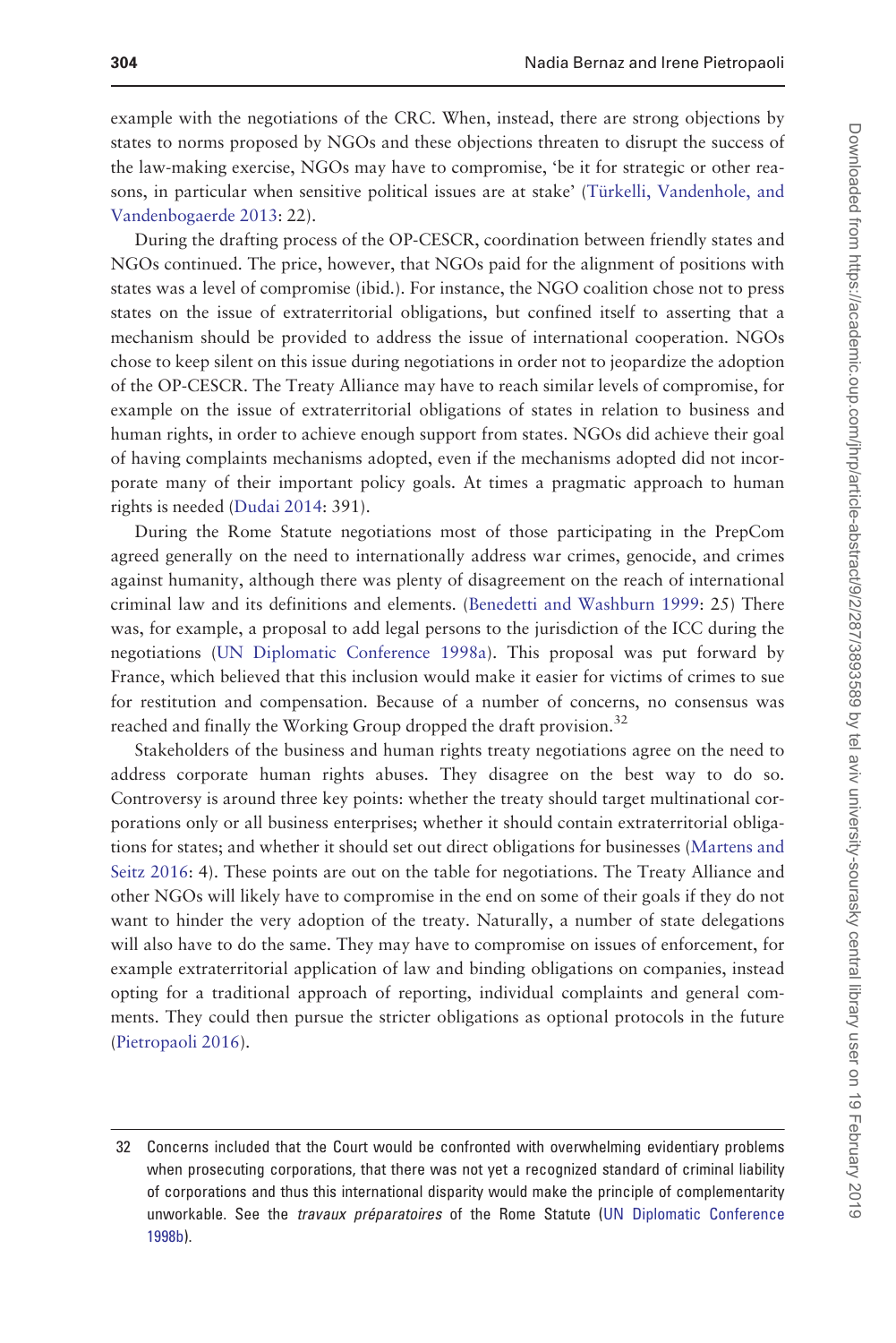## <span id="page-18-0"></span>Conclusion

This article has considered the impact NGOs may have in the drafting negotiations of the business and human rights treaty. Through the reviewing of previous treaty negotiations in the area of human rights and international criminal law, several advocacy strategies that were successful before were identified. Those strategies were then discussed in relation to the negotiation of a business and human rights treaty, and different plans for action by NGOs were suggested, bearing in mind that every negotiation is different and that there is no one-size-fits-all strategy when it comes to international human rights law making.

The article has highlighted the benefits of a strong NGO coalition, the use of formal and informal lobbying and the development of common NGOs and friendly states approaches. It has proposed ways to successfully lobby those states that currently oppose the treaty as well as corporations. Finally, it has emphasized the need for NGOs to continue support for the Guiding Principles while advocating for the adoption of a business and human rights treaty, and the necessity for NGOs to compromise on some of their key demands if a treaty is ever to emerge out of the current negotiations.

# **References**

- Aguirre, D. 2016. Regulating Investor Responsibility, not just Investor's 'Rights'. Business & Human Rights Resource Centre. [https://business-humanrights.org/en/regulating-investor](https://business-humanrights.org/en/regulating-investor-responsibility-not-just-investor%E2%80%99s-%E2%80%98rights%E2%80%99)[responsibility-not-just-investor%E2%80%99s-%E2%80%98rights%E2%80%99](https://business-humanrights.org/en/regulating-investor-responsibility-not-just-investor%E2%80%99s-%E2%80%98rights%E2%80%99) (referenced 10 April 2017).
- Amerson, J. M. 2012. 'The End of the Beginning?' A Comprehensive Look at the UN's Business and Human Rights Agenda from a Bystander Perspective. Fordham Journal of Corporate and Financial Law 17(4): 871-941.
- Anderson, R. J. 2010. Reimagining Human Rights Law: Toward Global Regulation of Transnational Corporations. Denver University Law Review. 88(1): 183-236.
- Bassiouni, C. M. 1999. Negotiating the Treaty of Rome on the Establishment of an International Criminal Court. Cornell International Law Journal 32(3): 443-69.
- Benedetti, F., and J. L. Washburn. 1999. Drafting the International Criminal Court Treaty: Two Years to Rome and an Afterword on the Rome Diplomatic Conference. Global Governance  $5(1): 1-37.$
- Bernaz, N. 2016a. State Obligations with Regard to the Extraterritorial Activities of Companies Domiciled on their Territories. In C. M. Buckley, A. Donald, and P. Leach (eds), Towards Convergence in International Human Rights Law: Approaches of Regional and International Systems, pp. 435-53. Leiden: Brill/Nijhoff.

———. 2016b. Business and Human Rights: History, Law and Policy—Bridging the Accountability Gap. New York: Routledge.

- Bilchitz, D. 2013. A Chasm between 'Is' and 'Ought'? A Critique of the Normative Foundations of the SRSG's Framework and the Guiding Principles. In S. Deva and D. Bilchitz (eds), Human Rights Obligations of Business: Beyond the Corporate Responsibility to Respect? Cambridge University Press.
- ———. 2014. The Necessity for a Business and Human Rights Treaty. [http://papers.ssrn.com/](http://papers.ssrn.com/sol3/papers.cfm?abstract_id=2562760) [sol3/papers.cfm?abstract\\_id](http://papers.ssrn.com/sol3/papers.cfm?abstract_id=2562760)=[2562760](http://papers.ssrn.com/sol3/papers.cfm?abstract_id=2562760) (referenced 29 June 2016).

Bloomer, P. 2015. Unity in Diversity: The Advocates of the Guiding Principles and Binding Treaty can be Complementary. Business & Human Rights Resource Centre. [http://business-human](http://business-humanrights.org/en/unity-in-diversity-the-advocates-for-the-guiding-principles-and-binding-treaty-can-be-complementary)

<sup>-. 2016.</sup> The Necessity for a Business and Human Rights Treaty. Business and Human Rights Journal 1: 203-27.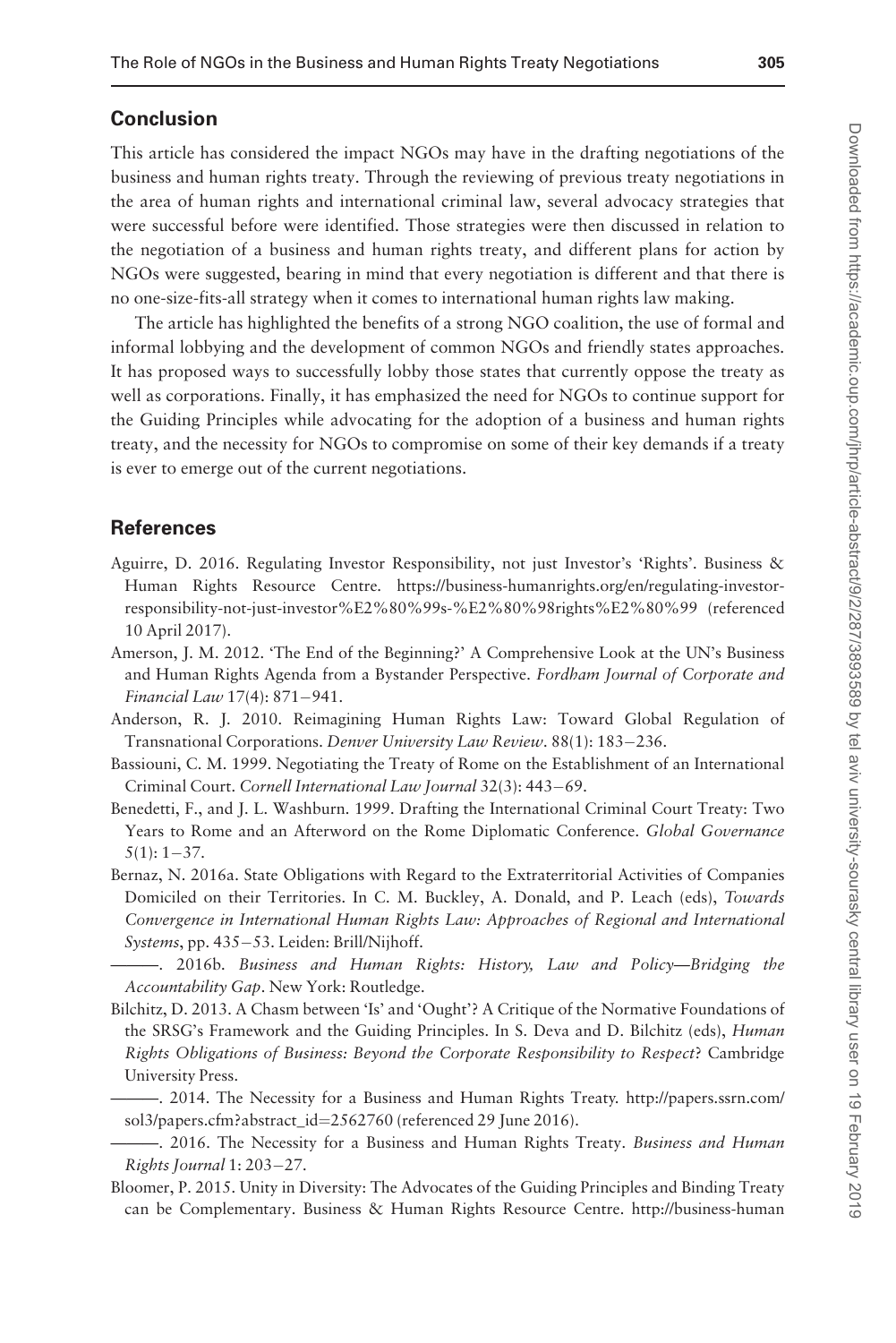<span id="page-19-0"></span>[rights.org/en/unity-in-diversity-the-advocates-for-the-guiding-principles-and-binding-treaty](http://business-humanrights.org/en/unity-in-diversity-the-advocates-for-the-guiding-principles-and-binding-treaty-can-be-complementary)[can-be-complementary](http://business-humanrights.org/en/unity-in-diversity-the-advocates-for-the-guiding-principles-and-binding-treaty-can-be-complementary) (referenced 29 June 2016).

- Cantwell, N. 1992. Non-Governmental Organizations and the United Nations Convention on the Rights of the Child. Bulletin of Human Rights 91: 6-24. Geneva: United Nations.
- Clapham, A. 2006. Human Rights Obligations of Non State Actors. Oxford University Press.
- Cohen, P. 1990. The Role of Nongovernmental Organizations in the Drafting of the Convention on the Rights of the Child. *Human Rights Quarterly* 12(1): 137–47.
- Coonrod, S. 1977. The United Nations Code of Conduct for Transnational Corporations. Harvard International Law Journal 18(2): 273-308.
- Deva, S. 2014. The Human Rights Obligations of Business: Reimagining the Treaty Business. Paper presented at the Workshop on Human Rights and Transnational Corporations: Paving the Way for a Legally Binding Instrument, Geneva, 11 – 22 March.
- Deva, S., and D. Bilchitz (eds). 2013. Human Rights Obligations of Business: Beyond the Corporate Responsibility to Respect? Cambridge University Press.
- Doswald-Beck, L. 1998. Participation of Non-Government Entities in Treaty Making: The Case of Convention Weapons. In V. Gowlland-Debbas (ed.), Multilateral Treaty-Making: The Current Status of Challenges to and Reforms Needed in the International Legislative Process, pp. 41-4. The Hague: Martinus Nijhoff .
- Dudai, R. 2014. Rights Choices: Dilemmas of Human Rights Practice. Journal of Human Rights Practice 6(3): 389-98.
- European Coalition for Corporate Justice (ECCJ). 2015. Intervention at EU Parliament Event on the UN Treaty on Business and Human Rights. 3 September.
- European Parliament. 2015. Resolution of 12 March 2015 on EU's priorities for the UN Human Rights Council in 2015. 2015/2572(RSP).
- European Union. 2014. Elaboration of an International Legally Binding Instrument on Transnational Corporations and Other Business Enterprises with Respect to Human Rights. Explanation of Vote. Geneva.
- Follows, J. W. 1951. Antecedents of the International Labour Organization. Oxford: Clarendon Press.
- Goldhaber, M. G. 2013. Corporate Human Rights Litigation in Non-US Courts: A Comparative Scorecard. UC Irvine Law Review 3(1): 127-49.
- Government of the United Kingdom, Foreign and Commonwealth Office (FCO). 2009. Letter from Daniel Bethlehem, Legal Adviser to Professor John Ruggie, 9 July. [http://www.reports](http://www.reports-and-materials.org/UK-Foreign-Office-letter-to-Ruggie-9-Jul-2009.pdf)[and-materials.org/UK-Foreign-Office-letter-to-Ruggie-9-Jul-2009.pdf](http://www.reports-and-materials.org/UK-Foreign-Office-letter-to-Ruggie-9-Jul-2009.pdf) (referenced 23 November 2016).
- ———. 2011. Comments on the Draft UN Guiding Principles for the Implementation of the 'Protect, Respect and Remedy' Framework. [https://business-humanrights.org/sites/default/files/](https://business-humanrights.org/sites/default/files/media/documents/uk-comments-guiding-principles-2011.pdf) [media/documents/uk-comments-guiding-principles-2011.pdf](https://business-humanrights.org/sites/default/files/media/documents/uk-comments-guiding-principles-2011.pdf) (referenced 23 November 2016).
- ———. 2013. Good Business: Implementing the UN Guiding Principles on Business and Human Rights.
- Human Rights Council of Australia et al. 2004. Statement of Support for the UN Human Rights Norms for Business. Delivered at the 60th Session of the Commission on Human Rights.
- International Commission of Jurists (ICJ). 2014. Needs and Options for a New International Instrument in the Field of Business and Human Rights. [http://icj.wpengine.netdna-cdn.com/wp](http://icj.wpengine.netdna-cdn.com/wp-content/uploads/2014/06/NeedsandOptionsinternationalinst_ICJReportFinalelecvers.compressed.pdf)[content/uploads/2014/06/NeedsandOptionsinternationalinst\\_ICJReportFinalelecvers.com](http://icj.wpengine.netdna-cdn.com/wp-content/uploads/2014/06/NeedsandOptionsinternationalinst_ICJReportFinalelecvers.compressed.pdf) [pressed.pdf](http://icj.wpengine.netdna-cdn.com/wp-content/uploads/2014/06/NeedsandOptionsinternationalinst_ICJReportFinalelecvers.compressed.pdf) (referenced 29 June 2016).
- International Corporate Accountability Roundtable (ICAR) and Danish Institute for Human Rights (DIHR). 2014. National Action Plans on Business and Human Rights: A Toolkit for the Development, Implementation, and Review of State Commitments to Business and Human Rights Frameworks. [https://www.icar.ngo/publications/2017/1/4/national-action-plans-on-busi](https://www.icar.ngo/publications/2017/1/4/national-action-plans-on-business-and-human-rights-a-toolkit-for-the-development-implementation-and-review-of-state-commitments-to-business-and-human-rights-frameworks)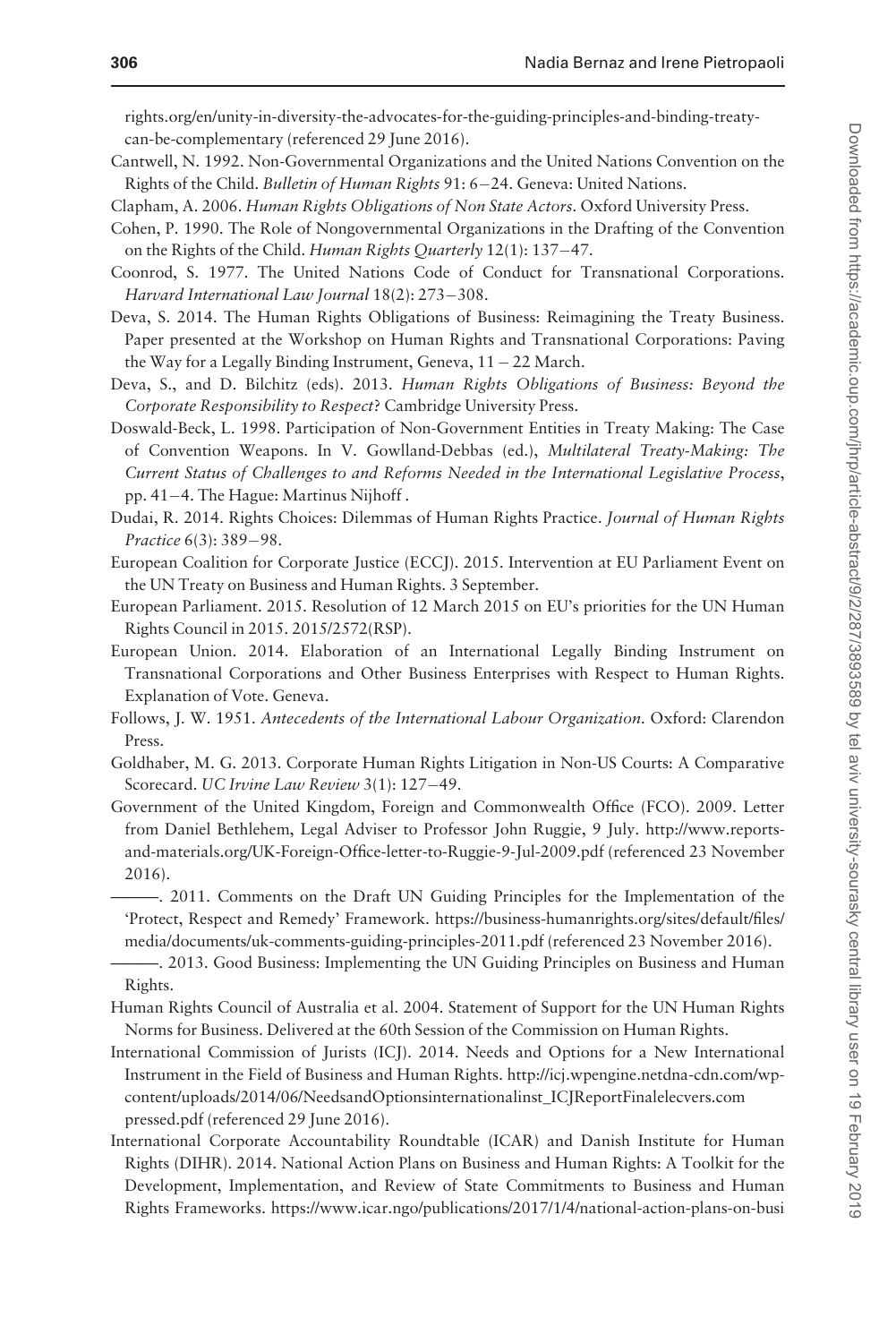<span id="page-20-0"></span>[ness-and-human-rights-a-toolkit-for-the-development-implementation-and-review-of-state-com](https://www.icar.ngo/publications/2017/1/4/national-action-plans-on-business-and-human-rights-a-toolkit-for-the-development-implementation-and-review-of-state-commitments-to-business-and-human-rights-frameworks) [mitments-to-business-and-human-rights-frameworks](https://www.icar.ngo/publications/2017/1/4/national-action-plans-on-business-and-human-rights-a-toolkit-for-the-development-implementation-and-review-of-state-commitments-to-business-and-human-rights-frameworks) (referenced 3 May 2017).

- International Council of Women et al. 1978. Question of a Convention on the Rights of the Child. NGO statement to the 34th session of the UN Commission on Human Rights. 23 February. E/ CN.4/NGO/225.<http://hr-travaux.law.virginia.edu/document/crc/ecn4ngo225/nid-336> (referenced 5 May 2017).
- International Council on Human Rights Policy. 2002. Beyond Voluntarism: Human Rights and the Developing Legal Obligations of Companies. [http://www.ichrp.org/files/reports/7/107\\_](http://www.ichrp.org/files/reports/7/107_report_en.pdf) [report\\_en.pdf](http://www.ichrp.org/files/reports/7/107_report_en.pdf) (referenced 29 June 2016).
- International Criminal Court (ICC) Assembly of States Parties. 2003. Recognition of the coordinating and facilitating role of the NGO Coalition for the International Criminal Court. Resolution ICC-ASP/2/Res.8. Adopted 11 September, by consensus. ICC-ASP/2/Res.8.
- International Organisation of Employers (IOE). 2014a. Consensus on Business and Human Rights is Broken with the Adoption of the Ecuador Initiative. [http://www.ioe-emp.org/index.php?](http://www.ioe-emp.org/index.php?id=1238)  $id=1238$  $id=1238$  $id=1238$  (referenced 29 June 2016).
- ———. 2014b. Draft Strategy on IOE Engagement in the 'Ecuador Resolution' Intergovernmental Working Group on Business and Human Rights. Geneva. [http://www.ioe-emp.org/fileadmin/](http://www.ioe-emp.org/fileadmin/ioe_documents/publications/Policy%20Areas/business_and_human_rights/EN/_2014-11-05__Draft_IOE_Strategy_Engagement_with_Ecuador_Initiative_IWG__Final_.pdf) ioe\_documents/publications/Policy%20Areas/business\_and\_human\_rights/EN/\_2014-11-05 [Draft\\_IOE\\_Strategy\\_Engagement\\_with\\_Ecuador\\_Initiative\\_IWG\\_\\_Final\\_.pdf](http://www.ioe-emp.org/fileadmin/ioe_documents/publications/Policy%20Areas/business_and_human_rights/EN/_2014-11-05__Draft_IOE_Strategy_Engagement_with_Ecuador_Initiative_IWG__Final_.pdf) (referenced 1 May 2017).
- IOE, International Chamber of Commerce, and Business and Industry Advisory Committee to the OECD. 2011. Joint Statement on Business and Human Rights to the United Nations Human Rights Council. 30 May. [http://www.business-humanrights.org/media/documents/ioe-icc-biac](http://www.business-humanrights.org/media/documents/ioe-icc-biac-submission-to_the-un-hrc-may-2011.pdf)[submission-to\\_the-un-hrc-may-2011.pdf](http://www.business-humanrights.org/media/documents/ioe-icc-biac-submission-to_the-un-hrc-may-2011.pdf) (referenced 3 May 2017).
- Joint Civil Society Statement on the Draft Guiding Principles on Business and Human Rights. 2011. [http://www.fidh.org/IMG/pdf/Joint\\_CSO\\_Statement\\_on\\_GPs.pdf](http://www.fidh.org/IMG/pdf/Joint_CSO_Statement_on_GPs.pdf) (referenced 3 May 2017).
- Kamatali, J.-M. 2012. The New Guiding Principles on Business and Human Rights' Contribution in Ending the Divisive Debate over Human Rights Responsibilities of Companies: Is it Time for an ICJ Advisory Opinion? Cardozo Journal of International and Comparative Law 20(2): 437-65.
- Kayess, R., and P. French. 2008. Out of Darkness into Light? Introducing the Convention on the Rights of Persons with Disabilities. Human Rights Law Review 8(1): 1–34.
- Kinley, D., and R. Chambers. 2006. The UN Human Rights Norms for Corporations: The Private Implications of Public International Law. Human Rights Law Review 6(3): 447–97.
- Lappin, K., H. Pedersen, and T. Khan. Undated. Influence of corporations in treaty process would undermine affected communities' interests. Business & Human Rights Resource Centre. [https://](https://business-humanrights.org/en/influence-of-corporations-in-treaty-process-would-undermine-affected-communities%E2%80%99-interests) [business-humanrights.org/en/influence-of-corporations-in-treaty-process-would-undermine](https://business-humanrights.org/en/influence-of-corporations-in-treaty-process-would-undermine-affected-communities%E2%80%99-interests)[affected-communities%E2%80%99-interests](https://business-humanrights.org/en/influence-of-corporations-in-treaty-process-would-undermine-affected-communities%E2%80%99-interests) (referenced 1 May 2017).
- Letnar Černič, J. 2010. Two Steps Forward, One Step Back: The 2010 Report by the UN Special Representative on Business and Human Rights. German Law Journal 11(11): 1264–80.
- Loots, J. 2014. Of Aims and Means: More Coordination and Harmonization of Efforts are Critical to Further Progress on Business and Human Rights. [http://www.ihrb.org/other/treaty](http://www.ihrb.org/other/treaty-on-business-human-rights/of-aims-and-means-more-coordination-and-harmonization-of-efforts-are-critic)[on-business-human-rights/of-aims-and-means-more-coordination-and-harmonization-of](http://www.ihrb.org/other/treaty-on-business-human-rights/of-aims-and-means-more-coordination-and-harmonization-of-efforts-are-critic)[efforts-are-critic](http://www.ihrb.org/other/treaty-on-business-human-rights/of-aims-and-means-more-coordination-and-harmonization-of-efforts-are-critic) (referenced 29 June 2016).
- Lopez, C., and B. Shea. 2016. Negotiating a Treaty on Business and Human Rights: A Review of the First Intergovernmental Session. *Business and Human Rights Journal* 1(1): 22–47.
- Mahon, C. 2008. Progress at the Front: The Draft Optional Protocol to the International Covenant on Economic, Social and Cultural Rights. Human Rights Law Review 8(4): 617–46.
- Martens, J., and K. Seitz. 2016. The Struggle for a UN Treaty. Berlin/Bonn/New York: Global Policy Forum and Rosa Luxemburg Stiftung.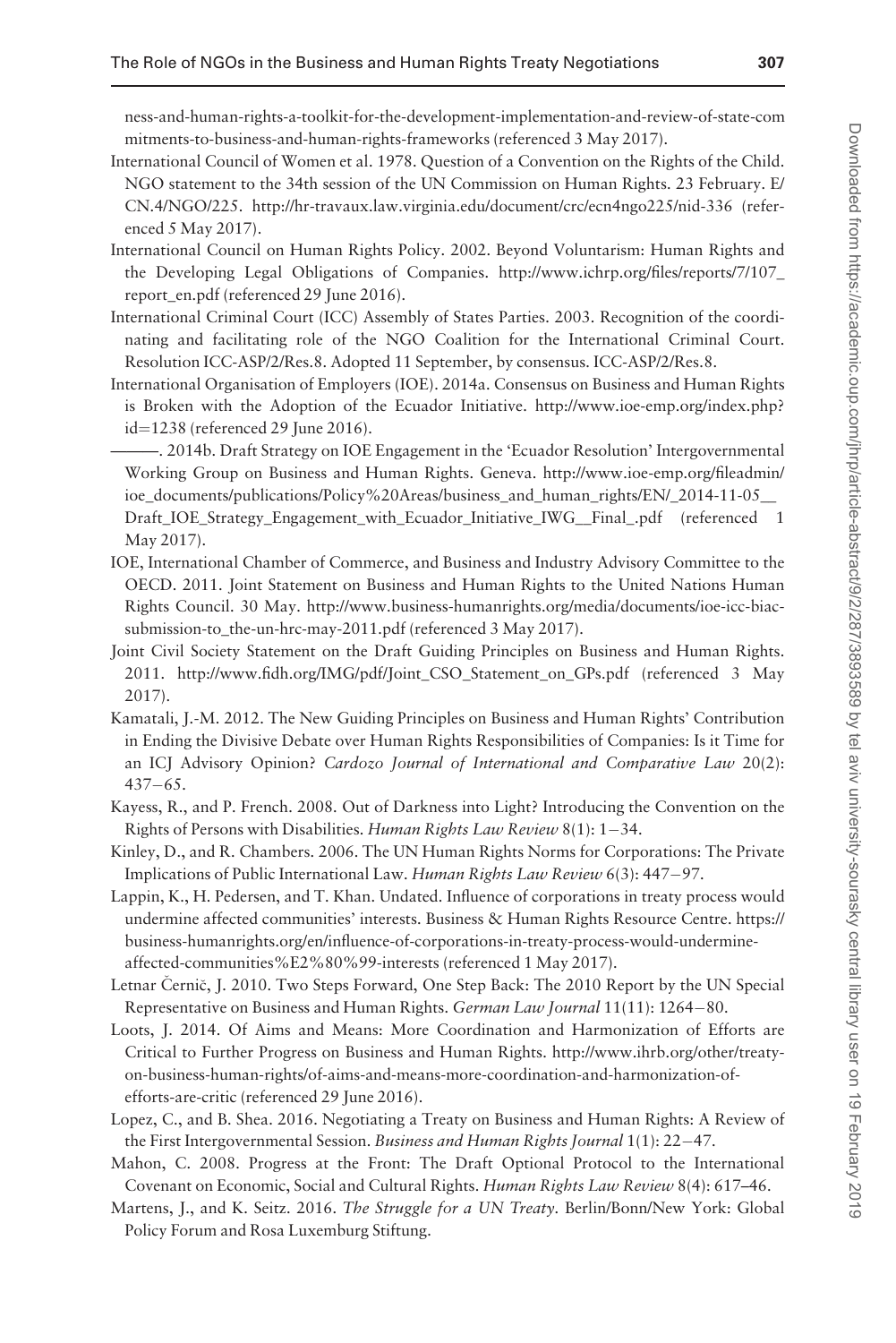- <span id="page-21-0"></span>McBrearty, S. 2016. The Proposed Business and Human Rights Treaty: Four Challenges and an Opportunity. Harvard International Law Journal 57: 11-14.
- McCorquodale, R. 2013. Waving Not Drowning: Kiobel outside the United States. American Journal of International Law 107(1): 846-57.
- Mehra, A. 2015. The Caravan toward Business Respect for Human Rights. [http://www.ihrb.org/](http://www.ihrb.org/commentary/caravan-toward-business-respect-for-human-rights.html) [commentary/caravan-toward-business-respect-for-human-rights.html](http://www.ihrb.org/commentary/caravan-toward-business-respect-for-human-rights.html) (referenced 29 June 2016).
- Muchlinski, P. 2000. Attempts to Extend the Accountability of Transnational Corporations: The Role of UNCTAD. In M. T. Kamminga and S. Zia-Zarifi (eds), Liability of Multinational Corporations under International Law, pp. 97-117. The Hague: Kluwer Law International.
- Pietropaoli, I. 2016. NGO Strategies in the Business and Human Rights Treaty Negotiations. Business & Human Rights Resource Centre.
- Ratner, S. R. 2001. Corporations and Human Rights: A Theory of Legal Responsibility. Yale Law Journal 111(3): 443-545.
- Redmond, P. 2003. Transnational Enterprise and Human Rights: Options for Standard Setting and Compliance. International Lawyer 37(1): 69–101.
- Ruggie, J. G. 2007. Business and Human Rights: The Evolving International Agenda. American Journal of International Law 101(4): 819-40.
	- ———. 2008. Treaty Road Not Travelled. Ethical Corporation. May.
- ———. 2013. Just Business: Multinational Corporations and Human Rights. New York: W. W. Norton.
- ———. 2014a. International Legalization in Business and Human Rights. Remarks at the annual Harry LeRoy Jones Award of the Washington Foreign Law Society, Washington, 11 June.
- ———. 2014b. A UN Business and Human Rights Treaty? [http://www.hks.harvard.edu/m-rcbg/](http://www.hks.harvard.edu/m-rcbg/CSRI/UNBusinessandHumanRightsTreaty.pdf) [CSRI/UNBusinessandHumanRightsTreaty.pdf](http://www.hks.harvard.edu/m-rcbg/CSRI/UNBusinessandHumanRightsTreaty.pdf) (referenced 29 June 2016).
- ———. 2014c. The Past as Prologue? A Moment of Truth for UN Business and Human Rights Treaty. [https://www.hks.harvard.edu/m-rcbg/CSRI/Treaty\\_Final.pdf](https://www.hks.harvard.edu/m-rcbg/CSRI/Treaty_Final.pdf) (referenced 29 June 2016).
- ———. 2015a. Regulating Multinationals: The UN Guiding Principles, Civil Society, and International Legalization. In C. Rodriguez-Garavito (ed.), Business and Human Rights: Beyond the End of the Beginning, pp. 3-11. Leiden: Brill.
- ———. 2015b. Life in the Global Public Domain: Response to Commentaries. [http://jamesgste](http://jamesgstewart.com/life-in-the-global-public-domain-response-to-commentaries) [wart.com/life-in-the-global-public-domain-response-to-commentaries](http://jamesgstewart.com/life-in-the-global-public-domain-response-to-commentaries) (referenced 29 June 2016).
- Shelton, D. 2006. Normative Hierarchy in International Law. American Journal of International Law 100(2): 291-323.
- Shetty, S. 2015. Corporations Have Rights. Now We Need a Global Treaty on their Responsibility. The Guardian. 21 January.
- Stephens, B. 2002. The Amorality of Profit: Transnational Corporations and Human Rights. Berkeley Journal of International Law 20(45): 45-90.
- Taylor, M. 2015. The Movement and the IGWiG. Institute for Human Rights and Business. 3 July.<https://www.ihrb.org/other/governments-role/the-movement-and-the-igwig> (referenced 4 May 2017).
- Thomson, M. 2000. Defining the Role of Non-Governmental Organizations: Splendid Isolation or Better Use of NGO Expertise? In A. F. Bayefsky (ed.), The UN Human Rights Treaty System in the 21st Century, pp. 181–226. The Hague: Kluwer Law International.
- Treaty Alliance. 2013. Call for an International Legally Binding Instrument on Human Rights, Transnational Corporations and Other Business Enterprises. Bangkok Joint Statement. [http://](http://www.treatymovement.com/statement-2013) [www.treatymovement.com/statement-2013](http://www.treatymovement.com/statement-2013) (referenced 4 May 2017).
- Türkelli, G. E., and W. Vandenhole. 2012. The Convention on the Rights of the Child: Repertoires of NGO Participation. Human Rights Law Review 12(1): 33–64.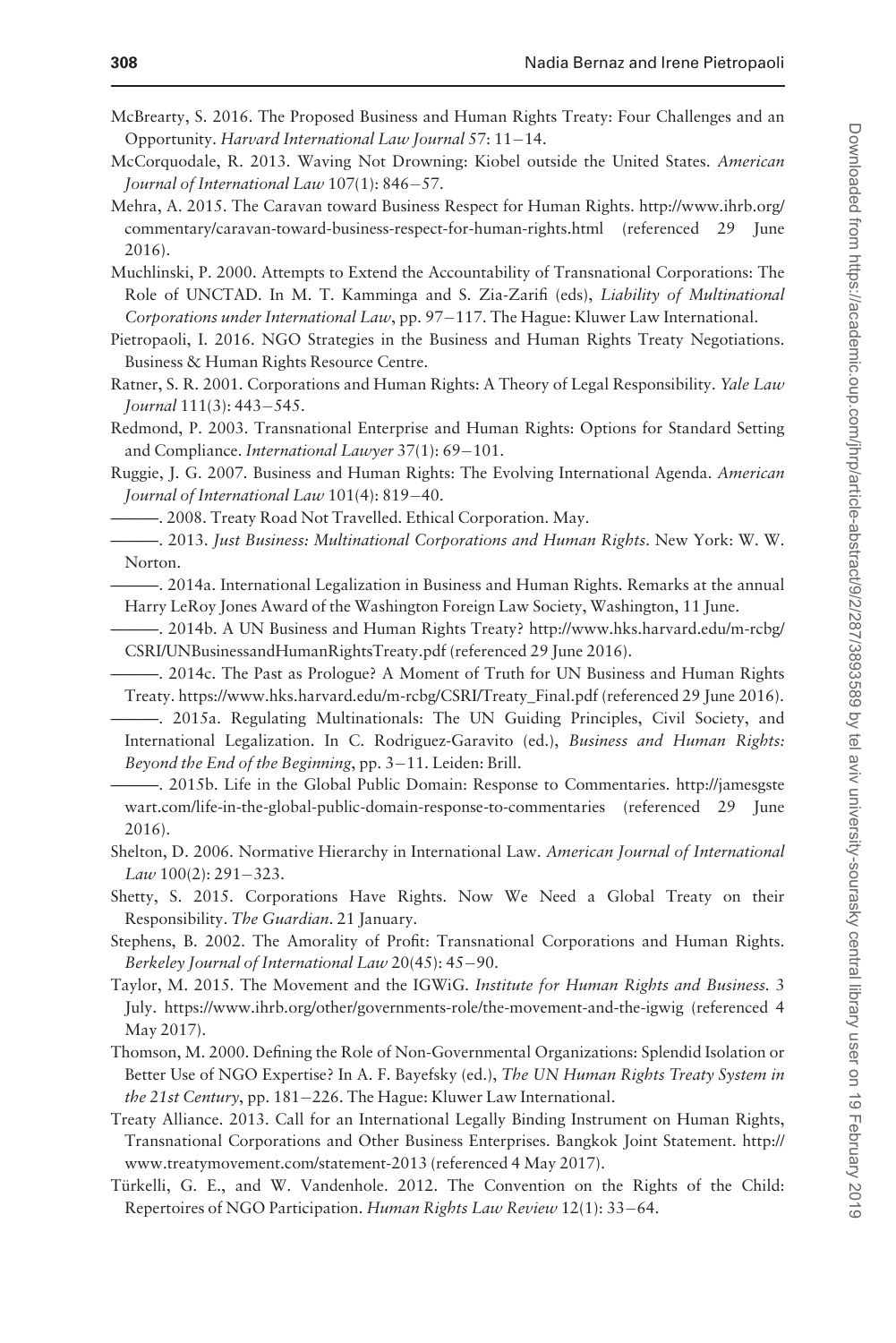- <span id="page-22-0"></span>Türkelli, G. E., W. Vandenhole, and A. Vandenbogaerde. 2013. NGO Impact on Law-Making: The Case of a Complaints Procedure under the International Covenant on Economic, Social and Cultural Rights and the Convention on the Rights of the Child. Journal of Human Rights Practice 5(1): 1-45.
- UN Commission on Human Rights. 1978. Summary Record of the 1471st meeting on 7 March 1978. E/CN.4/SR.1471.

-. 1989. Statement of Working Group Chairman Adam Lopatka before the UN Commission on Human Rights, 8 March, as reprinted in United Nations Draft Convention of the Rights of the Child, Commission on Human Rights Debate of 8 March 1989. Geneva: Radda Barnen International.

———. 1998. Report of the Working Group on a Draft Optional Protocol to the Convention on the Rights of the Child on Involvement of Children in Armed Conflicts on its Fourth Session. E/ CN.4/1998/102.

———. 2003. Resolution 2003/18. Question of the realization in all countries of the economic, social and cultural rights contained in the Universal Declaration of Human Rights and in the International Covenant on Economic, Social and Cultural Rights, and study of special problems which the developing countries face in their efforts to achieve these human rights. Adopted without a vote 22 April. E/CN.4/RES/2003/18.

———. 2004. Decision 2004/116. Responsibilities of transnational corporations and related business enterprises with regard to human rights. 20 April. E/CN.4/Dec/2004/116.

- UN Commission on Transnational Corporations. 1976. Report to the UN Economic and Social Council (ECOSOC) on the second session) 1 - 12 March 1976. In ECOSOC official records, 61st session, supplement No. 5. E/C.10/16.
	- ———. 1982. Draft UN Code of Conduct on Transnational Corporations. Reproduced from UN Doc. E/C.10/1982.

———. 1984. Report of the Secretariat on the Outstanding Issues in the Draft Code of Conduct on Transnational Corporations. E/C.10/1984/S/5.

UN Committee on Economic, Social and Cultural Rights. 2000. General Comment No. 14: The Right to the Highest Attainable Standard of Health. E/C.12/2000/4.

———. 2011. Statement on the Obligations of States Parties Regarding the Corporate Sector and Economic, Social and Cultural Rights. E/C.12/2011/1.

———.2016. Concluding Observations on the Sixth Periodic Report of the United Kingdom of Great Britain and Northern Ireland. E/C.12/GBR/CO/6.

- UN Committee on the Rights of the Child. 2013. General Comment No. 16 on State Obligations Regarding the Impact of the Business Sector on Children Rights. CRC/C/GC/16.
- UN Diplomatic Conference of Plenipotentiaries on the Establishment of an International Criminal Court. 1998a. Report of the Preparatory Committee on the Establishment of an International Criminal Court. Addendum. A/CONF.183/2/Add.1.

———. 1998b. Official Records, Vol. III, Reports and Other Documents. A/CONF.183/13 (Vol. III).

UN General Assembly. 1959. Declaration on the Rights of the Child. Resolution 1386(XIV) adopted 20 November. A/RES/1386(XIV).

———. 1993. Resolution 48/96. Standard Rules on the Equalization of Opportunities for Persons with Disabilities. Adopted 20 December. A/RES/48/96.

———. 1995. Resolution 50/46. Establishment of an International Criminal Court. Adopted 11 December. A/RES/50/46.

———. 2006. Resolution 61/106. Convention on the Rights of Persons with Disabilities. Adopted 13 December. A/RES/61/106.

———. 2008. Report of the Special Rapporteur on the right of everyone to the enjoyment of the highest attainable standard of physical and mental health, Paul Hunt. Annex: Human Rights Guidelines for Pharmaceutical Companies in relation to Access to Medicines. A/63/263.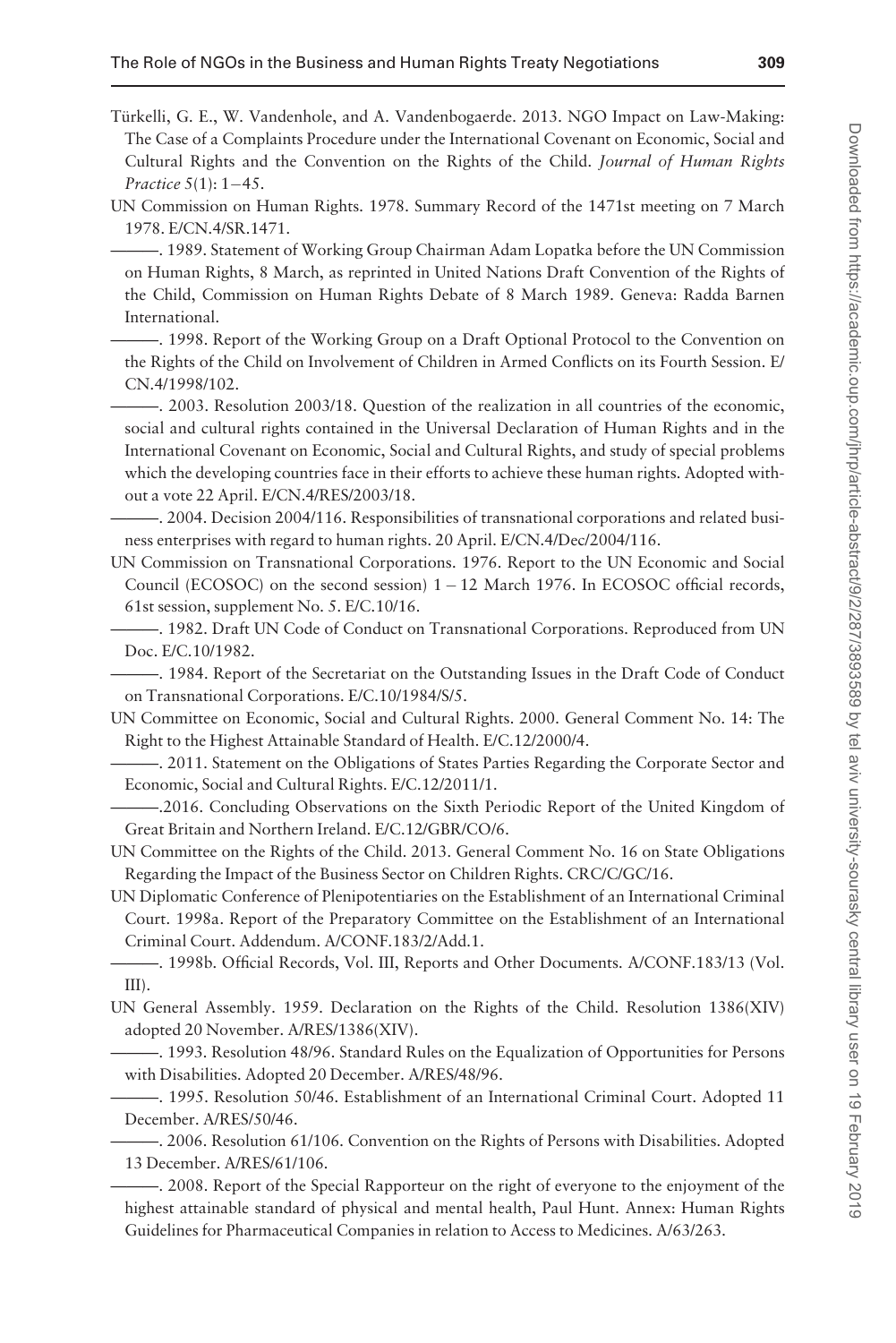<span id="page-23-0"></span>———. 2011. Resolution 66/138. Optional Protocol to the Convention on the Rights of the Child on a Communications Procedure. Adopted 19 December. A/RES/66/138.

- UN Human Rights Council. 2007. Report of the Special Representative of the Secretary General on the Issue of Human Rights and Transnational Corporations, Addendum: Human Rights Policies and Management Practices: Results from Questionnaire Surveys of Governments and Fortune Global 500 Firms. A/HRC/4/35/Add.3.
- ———. 2009a. Resolution 11/1. Open-Ended Working Group on an Optional Protocol to the Convention on the Right of the Child to Provide a Communications Procedure. Adopted 17 June. A/HRC/RES/11/1.
- ———. 2009b. Report of the Special Rapporteur on the right to food, Olivier de Schutter: Agribusiness and the Right to Food. A/HRC/13/33.
- ———. 2014a. Resolution 26/9. Elaboration of an International Legally Binding Instrument on Transnational Corporations and Other Business Enterprises with Respect to Human Rights. Adopted 26 June. A/HRC/RES/26/9.
- ———. 2014b. Resolution 26/22. Human Rights and Transnational Corporations and Other Business Enterprises. Adopted 27 June. A/HRC/RES/26/22.
- ———. 2016. Report on the First Session of the Open-Ended Intergovernmental Working Group on Transnational Corporations and Other Business Enterprises with Respect to Human Rights, with the Mandate of Elaborating an International Legally Binding Instrument. A/HRC/31/50.
- UN Office of the High Commissioner for Human Rights (OHCHR). 2011. Guiding Principles on Business and Human Rights. HR/PUB/11/04.
- UN Sub-Commission on the Promotion and the Protection of Human Rights. 1999. Report of the Sessional Working Group on the Working Methods and Activities of Transnational Corporations on its First Session. E/CN.4/Sub.2/1999/9.
- ———. 2003a. Norms on the Responsibilities of Transnational Corporations and Other Business Enterprises with Regard to Human Rights. Adopted 13 August. E/CN.4/Sub.2/2003/12/Rev.2.
- ———. 2003b. Resolution 2003/16. Responsibilities of Transnational Corporations and Other Business Enterprises with Regard to Human Rights. Adopted 13 August. E/CN.4/Sub.2/2003/ L.11.
- United States Mission to the UN Geneva. 2014. Explanation of Vote: A/HRC/ 26/L.22/Rev.1 on BHR Legally-Binding Instrument. Statement by the Delegation of the United States of America. UN Human Rights Council. 26th Session. Delivered by Stephen Townley. Geneva. 26 June.
- van den Herik, L., and J. Letnar Černič. 2010. Regulating Corporations under International Law: From Human Rights to International Criminal Law and Back Again. Journal of International Criminal Justice 8(3): 725-43.
- Wang, N.T. 1975. The Design of an International Code of Conduct for Transnational Corporations. Journal of International Law and Economics 10: 319-36.
- Weissbrodt, D. 2008. International Standard-Setting on the Human Rights Responsibilities of Businesses. Berkeley Journal of International Law 26(6): 373-91.
- ———. 2011. United Nations Charter-Based Procedures for Addressing Human Rights Violations: Historical Practice, Reform, and Future Implications. In G. Gilbert, F. Hampson, and C. Sandoval (eds), The Delivery of Human Rights: Essays in Honour of Professor Sir Nigel Rodley, pp. 13-31. New York: Routledge.
- ———. 2014. Human Rights Standards Concerning Transnational Corporations and Other Business Entities. Minnesota Journal of International Law 23(2): 135–71.
- Weissbrodt, D., and M Kruger. 2003. Norms on the Responsibilities of Transnational Corporations and Other Business Enterprises with Regard to Human Rights. American Journal of International Law 97(4): 901-22.
	- ———. 2005. Human Rights Responsibilities of Businesses as Non-State Actors. In P. Alston (ed.), Non-State Actors and Human Rights, pp. 553-69. Oxford University Press.